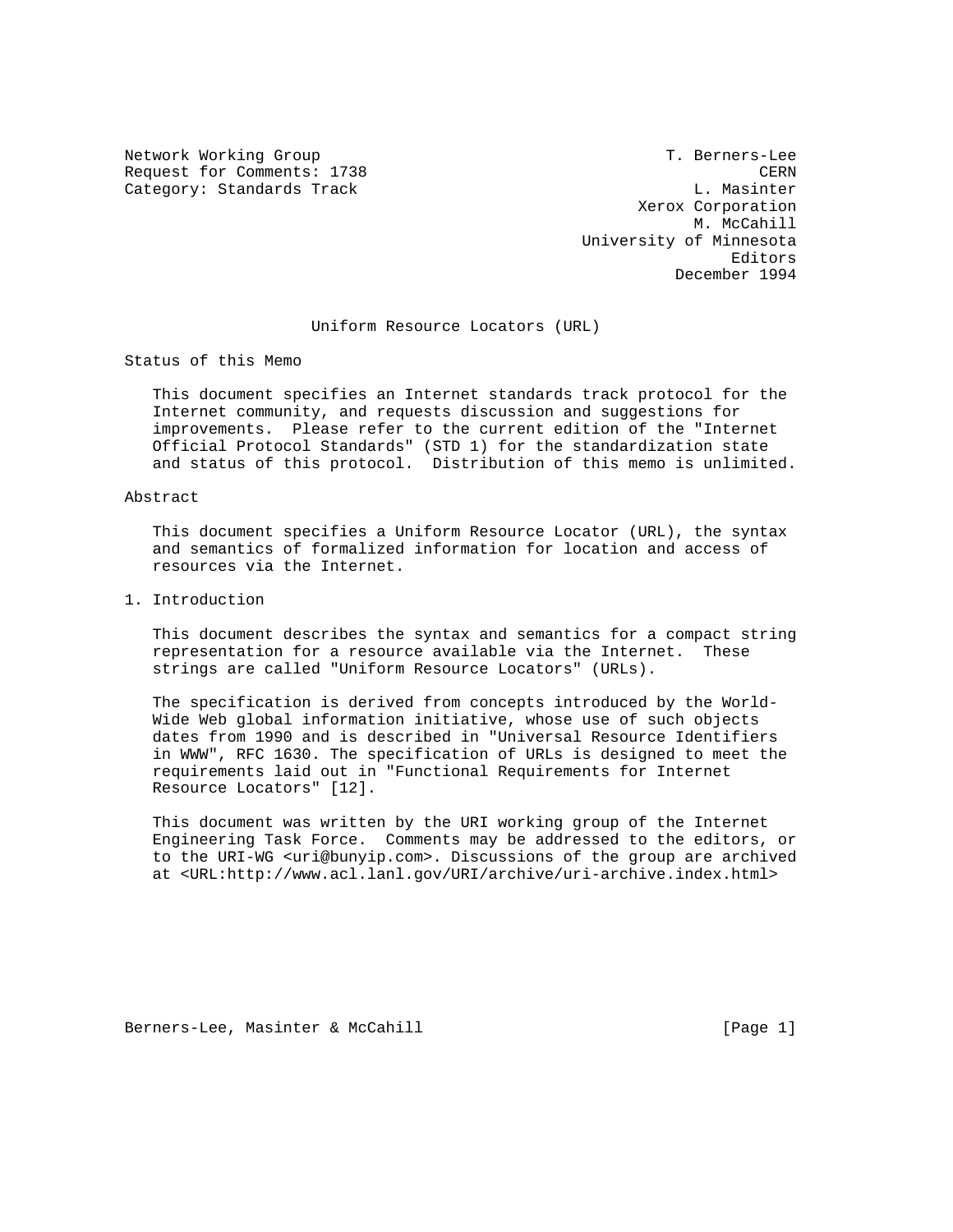2. General URL Syntax

 Just as there are many different methods of access to resources, there are several schemes for describing the location of such resources.

 The generic syntax for URLs provides a framework for new schemes to be established using protocols other than those defined in this document.

 URLs are used to 'locate' resources, by providing an abstract identification of the resource location. Having located a resource, a system may perform a variety of operations on the resource, as might be characterized by such words as 'access', 'update', 'replace', 'find attributes'. In general, only the 'access' method needs to be specified for any URL scheme.

2.1. The main parts of URLs

A full BNF description of the URL syntax is given in Section 5.

In general, URLs are written as follows:

<scheme>:<scheme-specific-part>

A URL contains the name of the scheme being used (<scheme>) followed by a colon and then a string (the <scheme-specific-part>) whose interpretation depends on the scheme.

 Scheme names consist of a sequence of characters. The lower case letters "a"--"z", digits, and the characters plus ("+"), period ("."), and hyphen ("-") are allowed. For resiliency, programs interpreting URLs should treat upper case letters as equivalent to lower case in scheme names (e.g., allow "HTTP" as well as "http").

2.2. URL Character Encoding Issues

 URLs are sequences of characters, i.e., letters, digits, and special characters. A URLs may be represented in a variety of ways: e.g., ink on paper, or a sequence of octets in a coded character set. The interpretation of a URL depends only on the identity of the characters used.

 In most URL schemes, the sequences of characters in different parts of a URL are used to represent sequences of octets used in Internet protocols. For example, in the ftp scheme, the host name, directory name and file names are such sequences of octets, represented by parts of the URL. Within those parts, an octet may be represented by

Berners-Lee, Masinter & McCahill **Example 2** and McCahill and McCahill and McCahill and McCahill and McCahill and McCahill and McCahill and McCahill and McCahill and McCahill and McCahill and McCahill and McCahill and McCa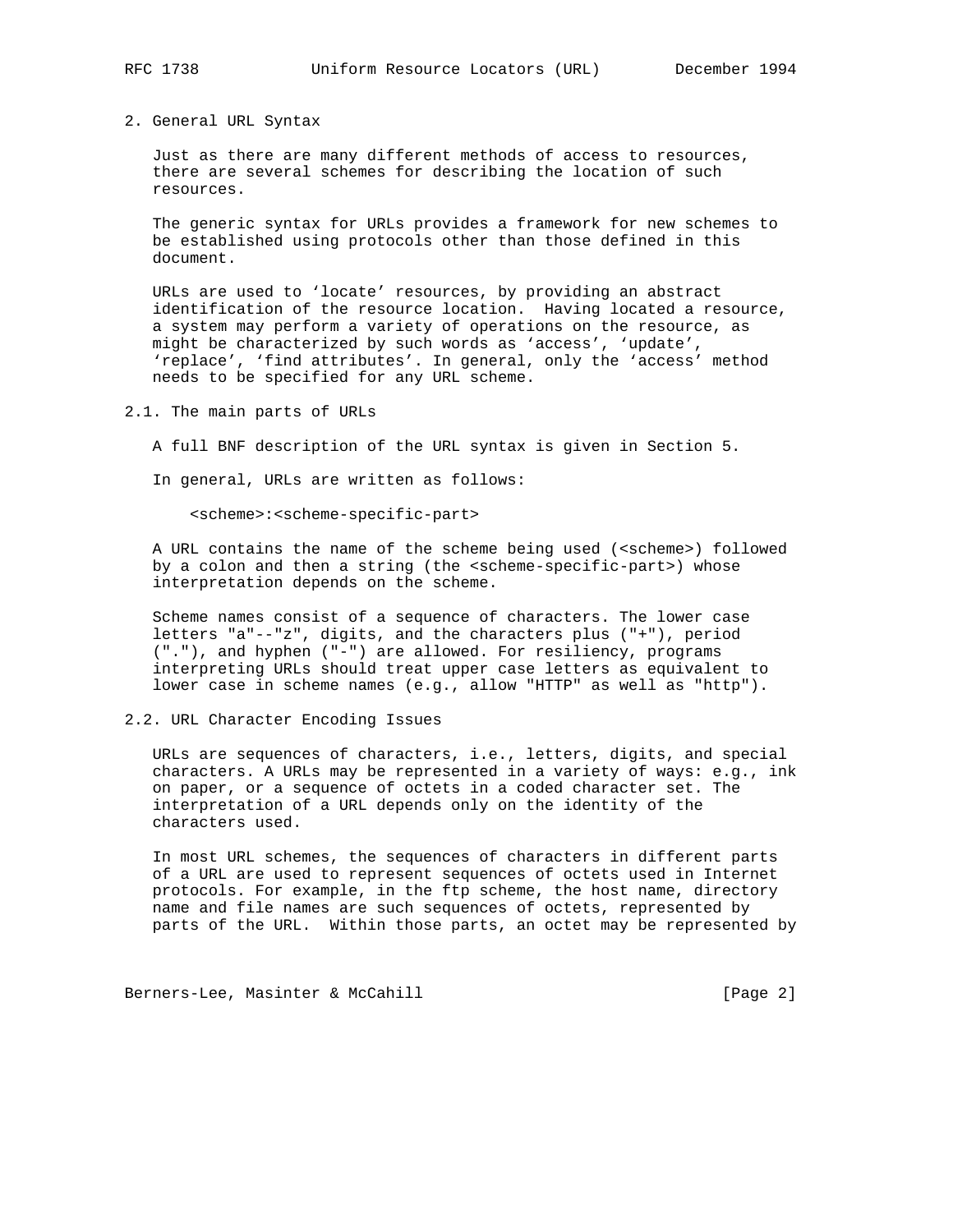the chararacter which has that octet as its code within the US-ASCII [20] coded character set.

 In addition, octets may be encoded by a character triplet consisting of the character "%" followed by the two hexadecimal digits (from "0123456789ABCDEF") which forming the hexadecimal value of the octet. (The characters "abcdef" may also be used in hexadecimal encodings.)

 Octets must be encoded if they have no corresponding graphic character within the US-ASCII coded character set, if the use of the corresponding character is unsafe, or if the corresponding character is reserved for some other interpretation within the particular URL scheme.

No corresponding graphic US-ASCII:

 URLs are written only with the graphic printable characters of the US-ASCII coded character set. The octets 80-FF hexadecimal are not used in US-ASCII, and the octets 00-1F and 7F hexadecimal represent control characters; these must be encoded.

Unsafe:

 Characters can be unsafe for a number of reasons. The space character is unsafe because significant spaces may disappear and insignificant spaces may be introduced when URLs are transcribed or typeset or subjected to the treatment of word-processing programs. The characters "<" and ">" are unsafe because they are used as the delimiters around URLs in free text; the quote mark (""") is used to delimit URLs in some systems. The character "#" is unsafe and should always be encoded because it is used in World Wide Web and in other systems to delimit a URL from a fragment/anchor identifier that might follow it. The character "%" is unsafe because it is used for encodings of other characters. Other characters are unsafe because gateways and other transport agents are known to sometimes modify such characters. These characters are "{", "}", "|", "\", "^", "<sup>~"</sup>, "[", "]", and "'".

 All unsafe characters must always be encoded within a URL. For example, the character "#" must be encoded within URLs even in systems that do not normally deal with fragment or anchor identifiers, so that if the URL is copied into another system that does use them, it will not be necessary to change the URL encoding.

Berners-Lee, Masinter & McCahill **Example 20** (Page 3)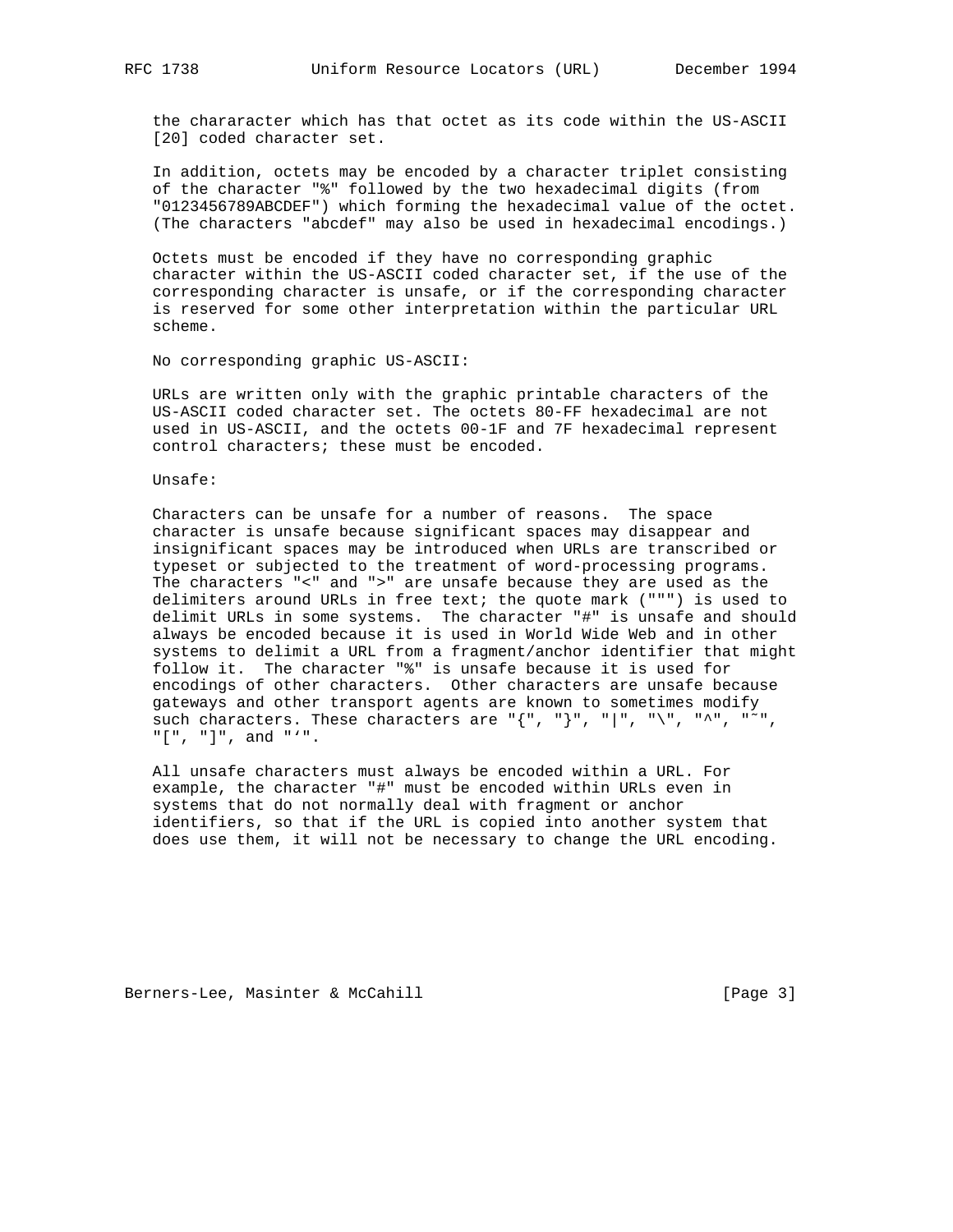Reserved:

 Many URL schemes reserve certain characters for a special meaning: their appearance in the scheme-specific part of the URL has a designated semantics. If the character corresponding to an octet is reserved in a scheme, the octet must be encoded. The characters ";", "/", "?", ":", "@", "=" and "&" are the characters which may be reserved for special meaning within a scheme. No other characters may be reserved within a scheme.

 Usually a URL has the same interpretation when an octet is represented by a character and when it encoded. However, this is not true for reserved characters: encoding a character reserved for a particular scheme may change the semantics of a URL.

Thus, only alphanumerics, the special characters  $"\xi_{-}$ .+!\*'(),", and reserved characters used for their reserved purposes may be used unencoded within a URL.

 On the other hand, characters that are not required to be encoded (including alphanumerics) may be encoded within the scheme-specific part of a URL, as long as they are not being used for a reserved purpose.

# 2.3 Hierarchical schemes and relative links

 In some cases, URLs are used to locate resources that contain pointers to other resources. In some cases, those pointers are represented as relative links where the expression of the location of the second resource is in terms of "in the same place as this one except with the following relative path". Relative links are not described in this document. However, the use of relative links depends on the original URL containing a hierarchical structure against which the relative link is based.

 Some URL schemes (such as the ftp, http, and file schemes) contain names that can be considered hierarchical; the components of the hierarchy are separated by "/".

Berners-Lee, Masinter & McCahill **Example 2018** [Page 4]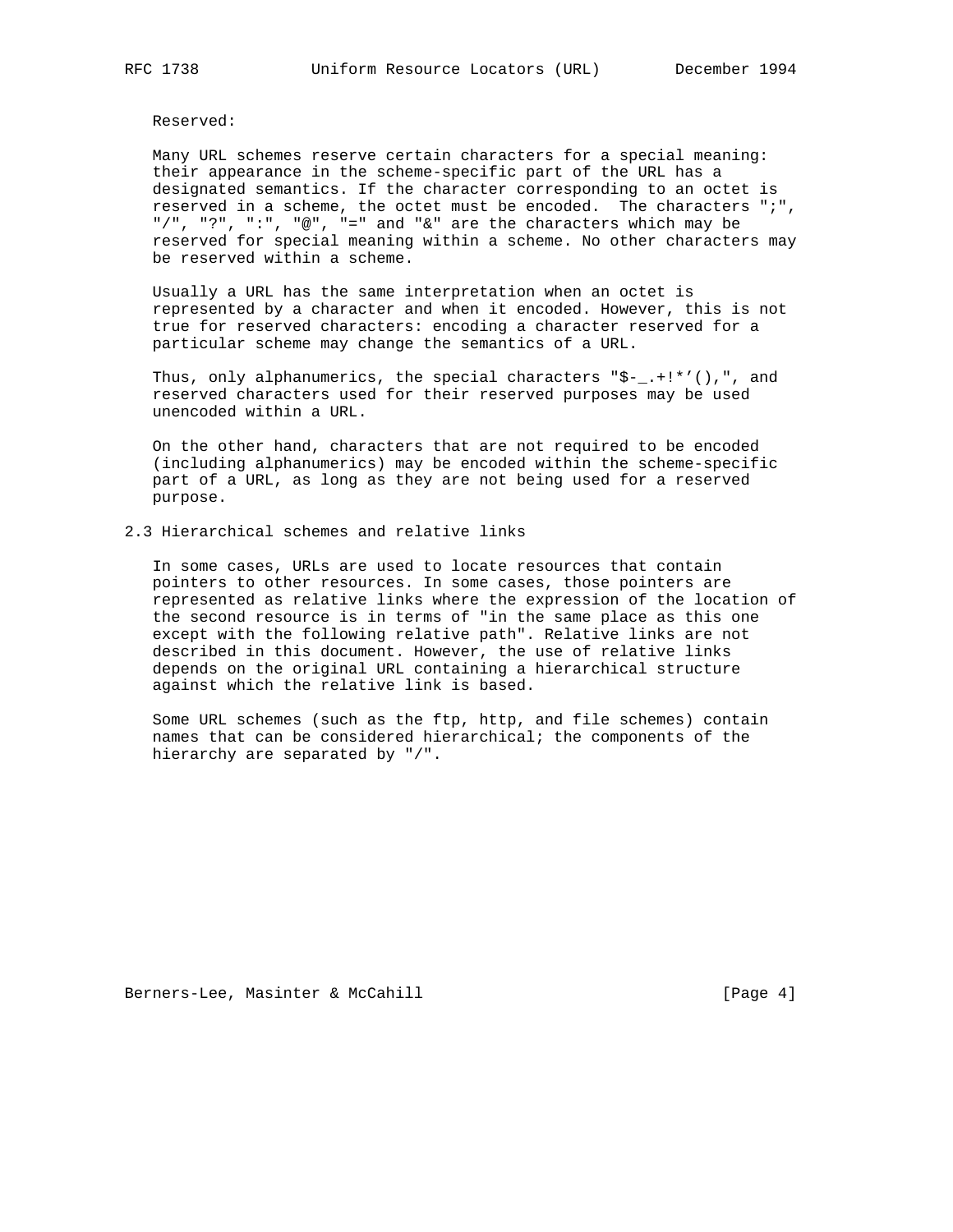# 3. Specific Schemes

 The mapping for some existing standard and experimental protocols is outlined in the BNF syntax definition. Notes on particular protocols follow. The schemes covered are:

| ftp      | File Transfer protocol            |
|----------|-----------------------------------|
| http     | Hypertext Transfer Protocol       |
| gopher   | The Gopher protocol               |
| mailto   | Electronic mail address           |
| news     | USENET news                       |
| nntp     | USENET news using NNTP access     |
| telnet   | Reference to interactive sessions |
| wais     | Wide Area Information Servers     |
| file     | Host-specific file names          |
| prospero | Prospero Directory Service        |

 Other schemes may be specified by future specifications. Section 4 of this document describes how new schemes may be registered, and lists some scheme names that are under development.

# 3.1. Common Internet Scheme Syntax

 While the syntax for the rest of the URL may vary depending on the particular scheme selected, URL schemes that involve the direct use of an IP-based protocol to a specified host on the Internet use a common syntax for the scheme-specific data:

//<user>:<password>@<host>:<port>/<url-path>

Some or all of the parts "<user>:<password>@", ":<password>", ":<port>", and "/<url-path>" may be excluded. The scheme specific data start with a double slash "//" to indicate that it complies with the common Internet scheme syntax. The different components obey the following rules:

#### user

 An optional user name. Some schemes (e.g., ftp) allow the specification of a user name.

 password An optional password. If present, it follows the user name separated from it by a colon.

 The user name (and password), if present, are followed by a commercial at-sign "@". Within the user and password field, any ":", "@", or "/" must be encoded.

Berners-Lee, Masinter & McCahill **Example 2018** [Page 5]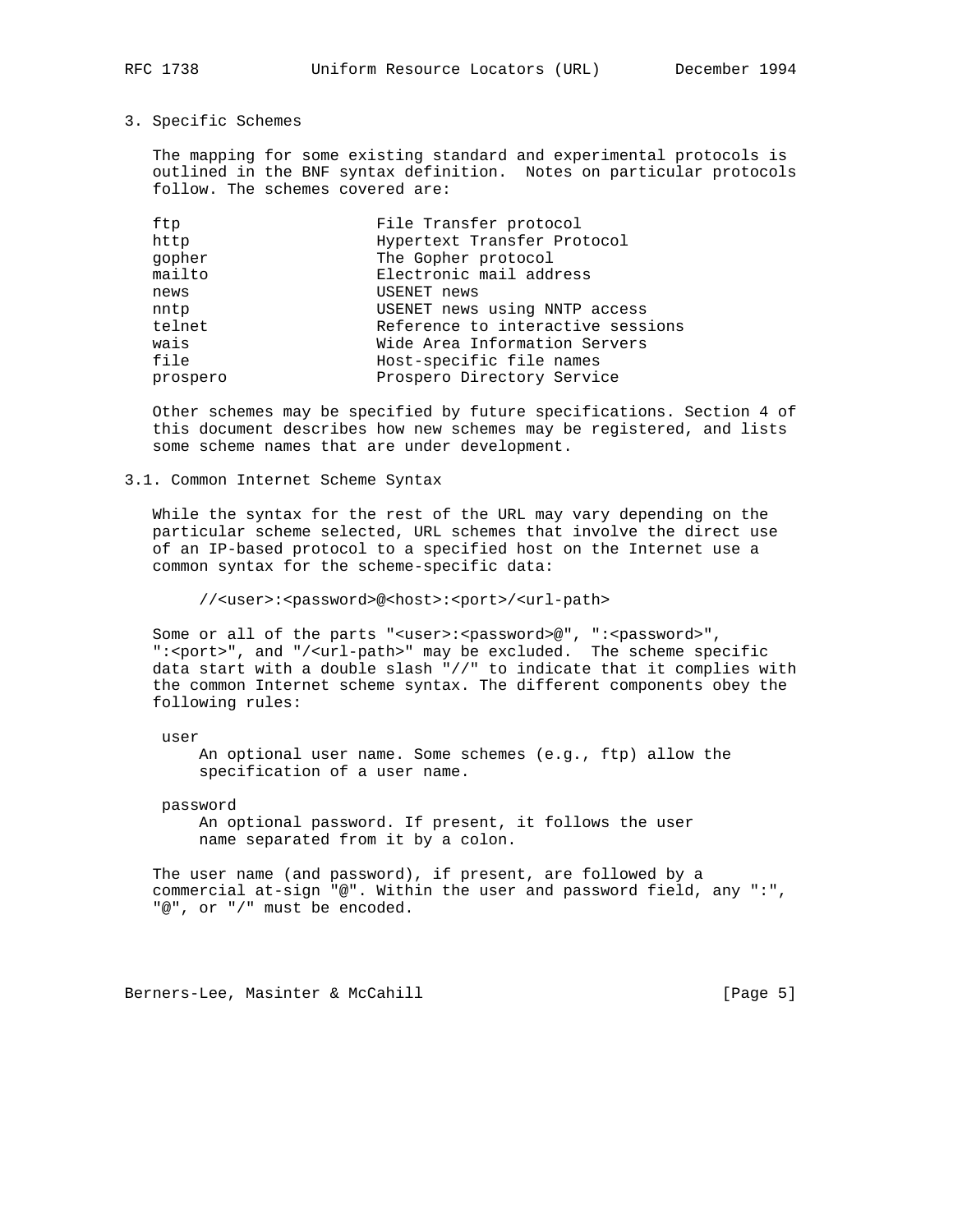Note that an empty user name or password is different than no user name or password; there is no way to specify a password without specifying a user name. E.g., <URL:ftp://@host.com/> has an empty user name and no password, <URL:ftp://host.com/> has no user name, while <URL:ftp://foo:@host.com/> has a user name of "foo" and an empty password.

host

 The fully qualified domain name of a network host, or its IP address as a set of four decimal digit groups separated by ".". Fully qualified domain names take the form as described in Section 3.5 of RFC 1034 [13] and Section 2.1 of RFC 1123 [5]: a sequence of domain labels separated by ".", each domain label starting and ending with an alphanumerical character and possibly also containing "-" characters. The rightmost domain label will never start with a digit, though, which syntactically distinguishes all domain names from the IP addresses.

#### port

 The port number to connect to. Most schemes designate protocols that have a default port number. Another port number may optionally be supplied, in decimal, separated from the host by a colon. If the port is omitted, the colon is as well.

url-path

 The rest of the locator consists of data specific to the scheme, and is known as the "url-path". It supplies the details of how the specified resource can be accessed. Note that the "/" between the host (or port) and the url-path is NOT part of the url-path.

 The url-path syntax depends on the scheme being used, as does the manner in which it is interpreted.

# 3.2. FTP

 The FTP URL scheme is used to designate files and directories on Internet hosts accessible using the FTP protocol (RFC959).

 A FTP URL follow the syntax described in Section 3.1. If :<port> is omitted, the port defaults to 21.

Berners-Lee, Masinter & McCahill **Example 19** (Page 6)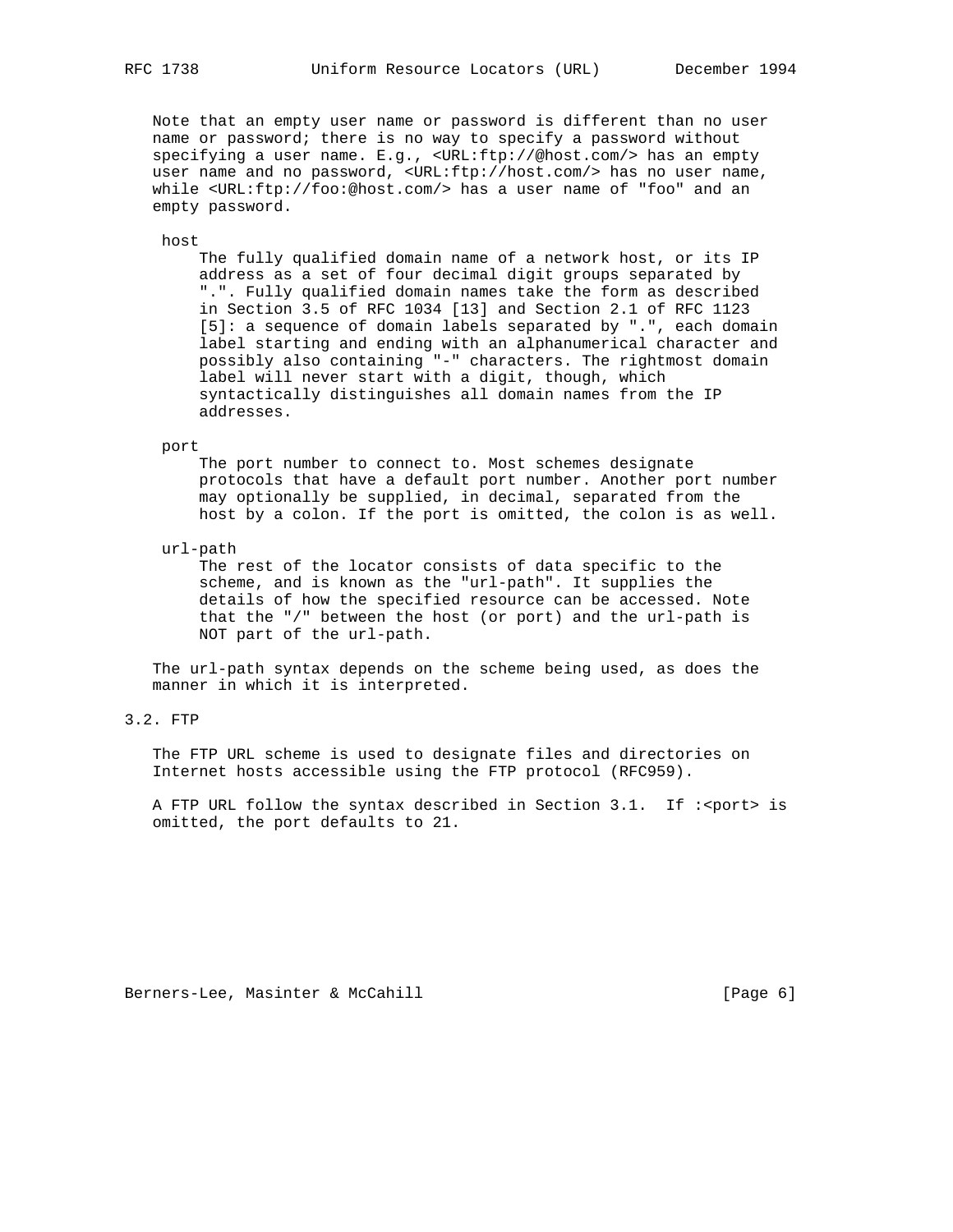### 3.2.1. FTP Name and Password

 A user name and password may be supplied; they are used in the ftp "USER" and "PASS" commands after first making the connection to the FTP server. If no user name or password is supplied and one is requested by the FTP server, the conventions for "anonymous" FTP are to be used, as follows:

The user name "anonymous" is supplied.

 The password is supplied as the Internet e-mail address of the end user accessing the resource.

 If the URL supplies a user name but no password, and the remote server requests a password, the program interpreting the FTP URL should request one from the user.

3.2.2. FTP url-path

The url-path of a FTP URL has the following syntax:

<cwd1>/<cwd2>/.../<cwdN>/<name>;type=<typecode>

Where <cwd1> through <cwdN> and <name> are (possibly encoded) strings and <typecode> is one of the characters "a", "i", or "d". The part ";type=<typecode>" may be omitted. The <cwdx> and <name> parts may be empty. The whole url-path may be omitted, including the "/" delimiting it from the prefix containing user, password, host, and port.

The url-path is interpreted as a series of FTP commands as follows:

 Each of the <cwd> elements is to be supplied, sequentially, as the argument to a CWD (change working directory) command.

 If the typecode is "d", perform a NLST (name list) command with <name> as the argument, and interpret the results as a file directory listing.

 Otherwise, perform a TYPE command with <typecode> as the argument, and then access the file whose name is <name> (for example, using the RETR command.)

Within a name or CWD component, the characters "/" and ";" are reserved and must be encoded. The components are decoded prior to their use in the FTP protocol. In particular, if the appropriate FTP sequence to access a particular file requires supplying a string containing a "/" as an argument to a CWD or RETR command, it is

Berners-Lee, Masinter & McCahill **Example 20** (Page 7)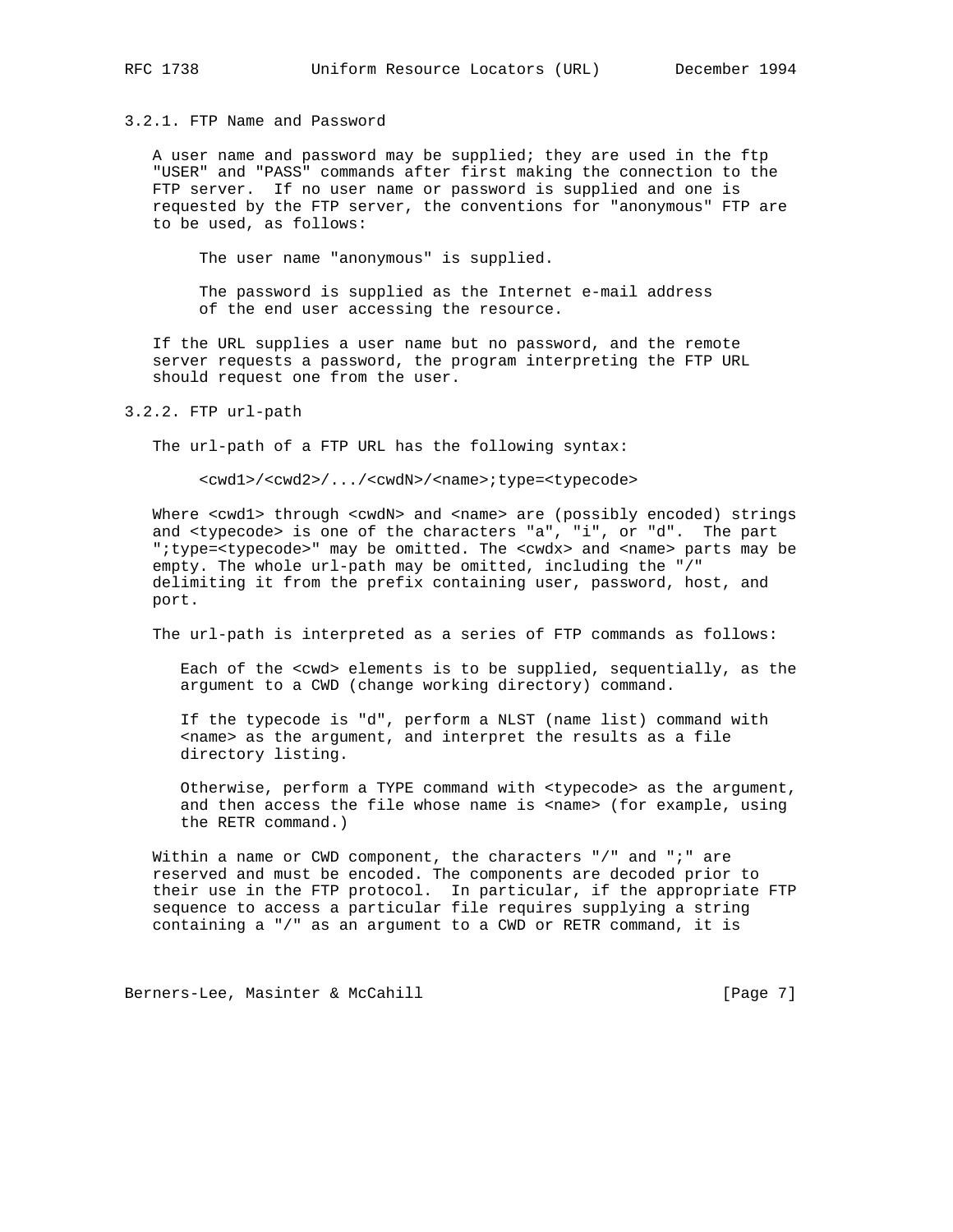necessary to encode each "/".

 For example, the URL <URL:ftp://myname@host.dom/%2Fetc/motd> is interpreted by FTP-ing to "host.dom", logging in as "myname" (prompting for a password if it is asked for), and then executing "CWD /etc" and then "RETR motd". This has a different meaning from <URL:ftp://myname@host.dom/etc/motd> which would "CWD etc" and then "RETR motd"; the initial "CWD" might be executed relative to the default directory for "myname". On the other hand, <URL:ftp://myname@host.dom//etc/motd>, would "CWD " with a null argument, then "CWD etc", and then "RETR motd".

 FTP URLs may also be used for other operations; for example, it is possible to update a file on a remote file server, or infer information about it from the directory listings. The mechanism for doing so is not spelled out here.

3.2.3. FTP Typecode is Optional

 The entire ;type=<typecode> part of a FTP URL is optional. If it is omitted, the client program interpreting the URL must guess the appropriate mode to use. In general, the data content type of a file can only be guessed from the name, e.g., from the suffix of the name; the appropriate type code to be used for transfer of the file can then be deduced from the data content of the file.

# 3.2.4 Hierarchy

 For some file systems, the "/" used to denote the hierarchical structure of the URL corresponds to the delimiter used to construct a file name hierarchy, and thus, the filename will look similar to the URL path. This does NOT mean that the URL is a Unix filename.

# 3.2.5. Optimization

 Clients accessing resources via FTP may employ additional heuristics to optimize the interaction. For some FTP servers, for example, it may be reasonable to keep the control connection open while accessing multiple URLs from the same server. However, there is no common hierarchical model to the FTP protocol, so if a directory change command has been given, it is impossible in general to deduce what sequence should be given to navigate to another directory for a second retrieval, if the paths are different. The only reliable algorithm is to disconnect and reestablish the control connection.

Berners-Lee, Masinter & McCahill **Example 2018** [Page 8]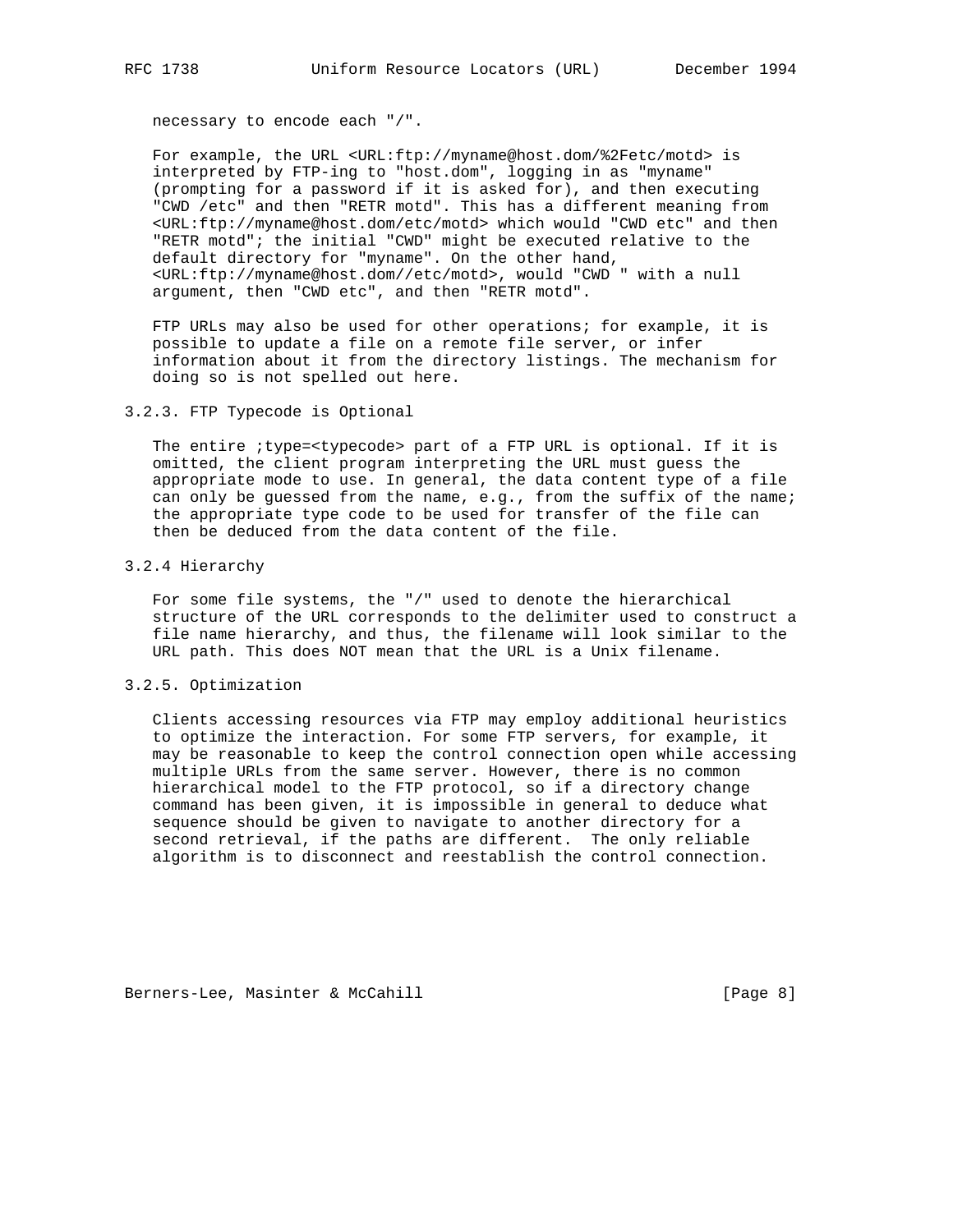3.3. HTTP

 The HTTP URL scheme is used to designate Internet resources accessible using HTTP (HyperText Transfer Protocol).

 The HTTP protocol is specified elsewhere. This specification only describes the syntax of HTTP URLs.

An HTTP URL takes the form:

http://<host>:<port>/<path>?<searchpart>

where <host> and <port> are as described in Section 3.1. If  $:$  <port> is omitted, the port defaults to 80. No user name or password is allowed. <path> is an HTTP selector, and <searchpart> is a query string. The <path> is optional, as is the <searchpart> and its preceding "?". If neither <path> nor <searchpart> is present, the "/" may also be omitted.

Within the <path> and <searchpart> components, "/", ";", "?" are reserved. The "/" character may be used within HTTP to designate a hierarchical structure.

3.4. GOPHER

 The Gopher URL scheme is used to designate Internet resources accessible using the Gopher protocol.

 The base Gopher protocol is described in RFC 1436 and supports items and collections of items (directories). The Gopher+ protocol is a set of upward compatible extensions to the base Gopher protocol and is described in [2]. Gopher+ supports associating arbitrary sets of attributes and alternate data representations with Gopher items. Gopher URLs accommodate both Gopher and Gopher+ items and item attributes.

3.4.1. Gopher URL syntax

A Gopher URL takes the form:

gopher://<host>:<port>/<gopher-path>

where <gopher-path> is one of

 <gophertype><selector> <gophertype><selector>%09<search> <gophertype><selector>%09<search>%09<gopher+\_string>

Berners-Lee, Masinter & McCahill **Example 2018** [Page 9]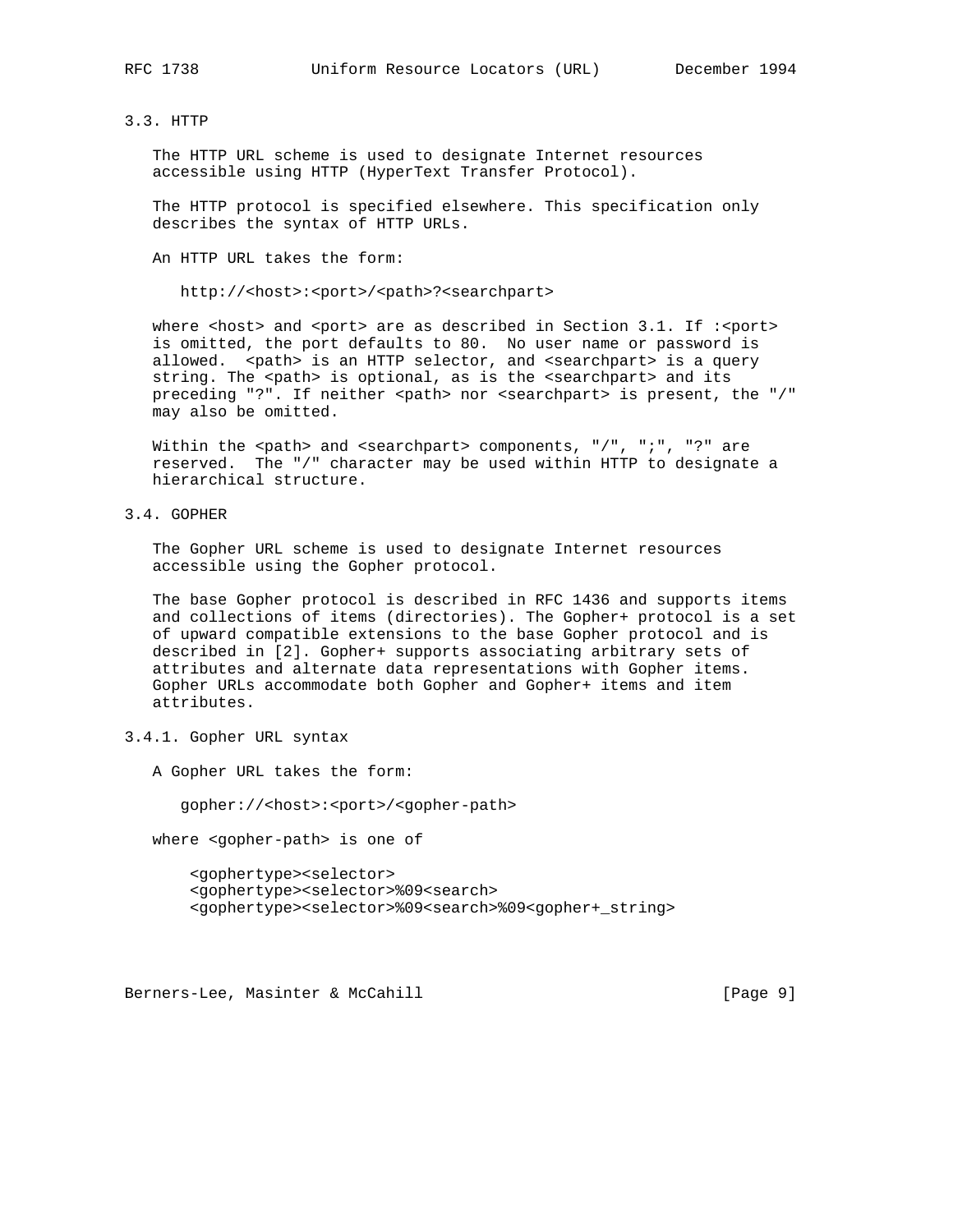If :<port> is omitted, the port defaults to 70. <gophertype> is a single-character field to denote the Gopher type of the resource to which the URL refers. The entire <gopher-path> may also be empty, in which case the delimiting "/" is also optional and the <gophertype> defaults to "1".

 <selector> is the Gopher selector string. In the Gopher protocol, Gopher selector strings are a sequence of octets which may contain any octets except 09 hexadecimal (US-ASCII HT or tab) 0A hexadecimal (US-ASCII character LF), and 0D (US-ASCII character CR).

 Gopher clients specify which item to retrieve by sending the Gopher selector string to a Gopher server.

Within the <gopher-path>, no characters are reserved.

Note that some Gopher <selector> strings begin with a copy of the <gophertype> character, in which case that character will occur twice consecutively. The Gopher selector string may be an empty string; this is how Gopher clients refer to the top-level directory on a Gopher server.

3.4.2 Specifying URLs for Gopher Search Engines

 If the URL refers to a search to be submitted to a Gopher search engine, the selector is followed by an encoded tab (%09) and the search string. To submit a search to a Gopher search engine, the Gopher client sends the <selector> string (after decoding), a tab, and the search string to the Gopher server.

3.4.3 URL syntax for Gopher+ items

 URLs for Gopher+ items have a second encoded tab (%09) and a Gopher+ string. Note that in this case, the %09<search> string must be supplied, although the <search> element may be the empty string.

 The <gopher+\_string> is used to represent information required for retrieval of the Gopher+ item. Gopher+ items may have alternate views, arbitrary sets of attributes, and may have electronic forms associated with them.

 To retrieve the data associated with a Gopher+ URL, a client will connect to the server and send the Gopher selector, followed by a tab and the search string (which may be empty), followed by a tab and the Gopher+ commands.

Berners-Lee, Masinter & McCahill [Page 10]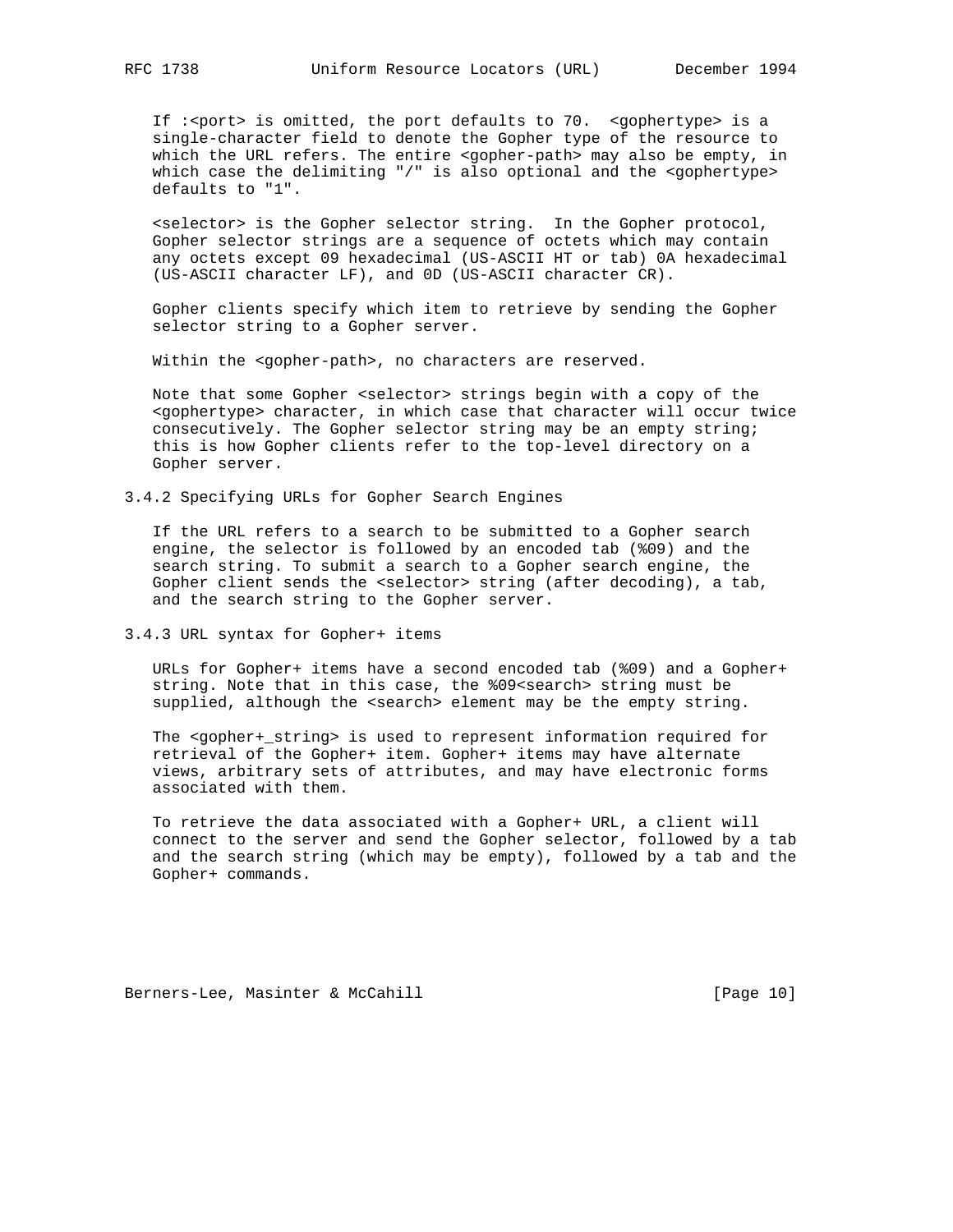### 3.4.4 Default Gopher+ data representation

 When a Gopher server returns a directory listing to a client, the Gopher+ items are tagged with either a "+" (denoting Gopher+ items) or a "?" (denoting Gopher+ items which have a +ASK form associated with them). A Gopher URL with a Gopher+ string consisting of only a "+" refers to the default view (data representation) of the item while a Gopher+ string containing only a "?" refer to an item with a Gopher electronic form associated with it.

3.4.5 Gopher+ items with electronic forms

 Gopher+ items which have a +ASK associated with them (i.e. Gopher+ items tagged with a "?") require the client to fetch the item's +ASK attribute to get the form definition, and then ask the user to fill out the form and return the user's responses along with the selector string to retrieve the item. Gopher+ clients know how to do this but depend on the "?" tag in the Gopher+ item description to know when to handle this case. The "?" is used in the Gopher+ string to be consistent with Gopher+ protocol's use of this symbol.

3.4.6 Gopher+ item attribute collections

 To refer to the Gopher+ attributes of an item, the Gopher URL's Gopher+ string consists of "!" or "\$". "!" refers to the all of a Gopher+ item's attributes. "\$" refers to all the item attributes for all items in a Gopher directory.

3.4.7 Referring to specific Gopher+ attributes

 To refer to specific attributes, the URL's gopher+\_string is "!<attribute\_name>" or "\$<attribute\_name>". For example, to refer to the attribute containing the abstract of an item, the gopher+\_string would be "!+ABSTRACT".

 To refer to several attributes, the gopher+\_string consists of the attribute names separated by coded spaces. For example, "!+ABSTRACT%20+SMELL" refers to the +ABSTRACT and +SMELL attributes of an item.

3.4.8 URL syntax for Gopher+ alternate views

 Gopher+ allows for optional alternate data representations (alternate views) of items. To retrieve a Gopher+ alternate view, a Gopher+ client sends the appropriate view and language identifier (found in the item's +VIEW attribute). To refer to a specific Gopher+ alternate view, the URL's Gopher+ string would be in the form:

Berners-Lee, Masinter & McCahill [Page 11]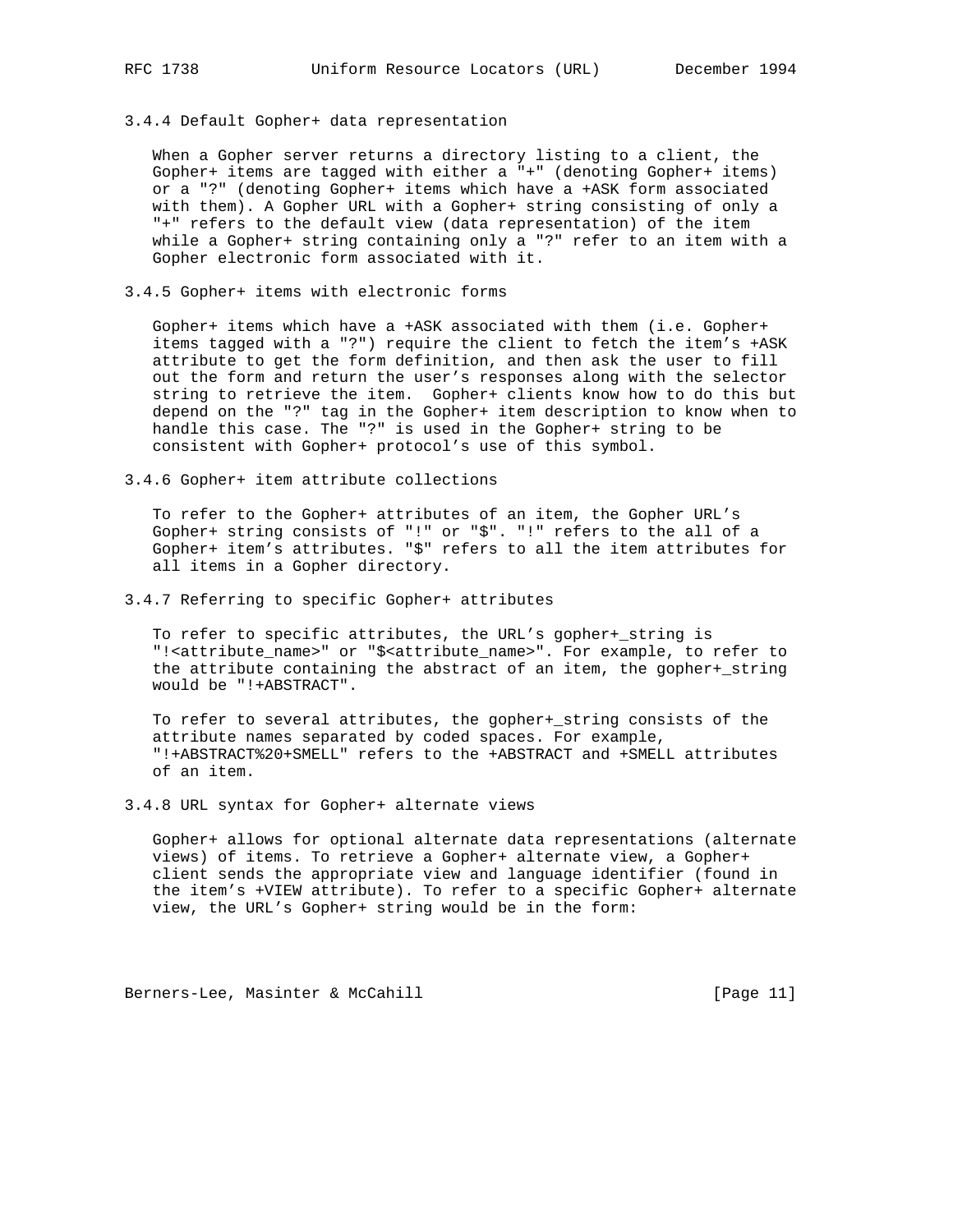+<view\_name>%20<language\_name>

For example, a Gopher+ string of "+application/postscript%20Es\_ES" refers to the Spanish language postscript alternate view of a Gopher+ item.

3.4.9 URL syntax for Gopher+ electronic forms

 The gopher+\_string for a URL that refers to an item referenced by a Gopher+ electronic form (an ASK block) filled out with specific values is a coded version of what the client sends to the server. The gopher+\_string is of the form:

+%091%0D%0A+-1%0D%0A<ask\_item1\_value>%0D%0A<ask\_item2\_value>%0D%0A.%0D%0A

To retrieve this item, the Gopher client sends:

 <a\_gopher\_selector><tab>+<tab>1<cr><lf>  $+-1 < cr><1f>$  <ask\_item1\_value><cr><lf> <ask\_item2\_value><cr><lf> .<cr><lf>

to the Gopher server.

3.5. MAILTO

 The mailto URL scheme is used to designate the Internet mailing address of an individual or service. No additional information other than an Internet mailing address is present or implied.

A mailto URL takes the form:

mailto:<rfc822-addr-spec>

where <rfc822-addr-spec> is (the encoding of an) addr-spec, as specified in RFC 822 [6]. Within mailto URLs, there are no reserved characters.

 Note that the percent sign ("%") is commonly used within RFC 822 addresses and must be encoded.

 Unlike many URLs, the mailto scheme does not represent a data object to be accessed directly; there is no sense in which it designates an object. It has a different use than the message/external-body type in MIME.

Berners-Lee, Masinter & McCahill [Page 12]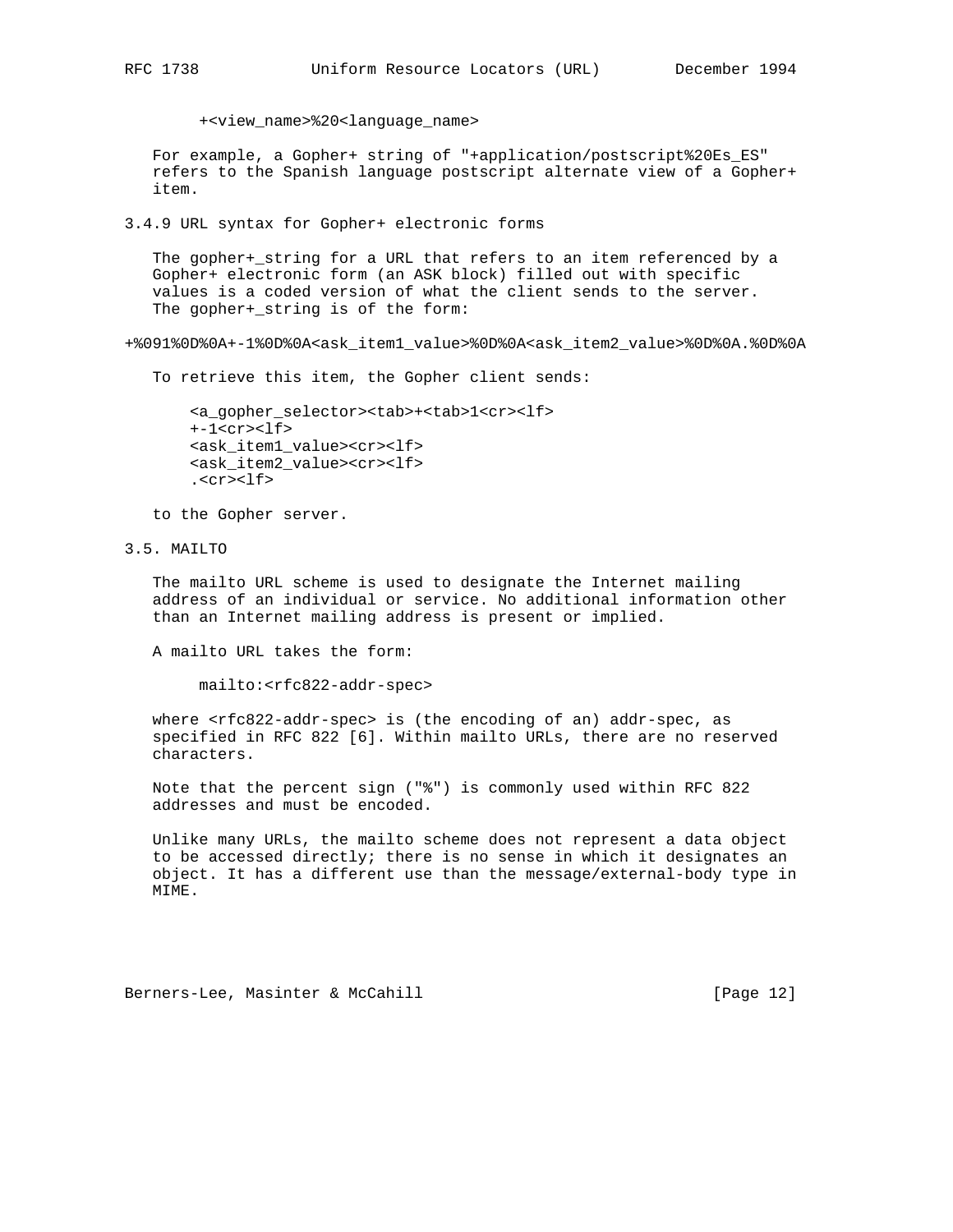# 3.6. NEWS

 The news URL scheme is used to refer to either news groups or individual articles of USENET news, as specified in RFC 1036.

A news URL takes one of two forms:

 news:<newsgroup-name> news:<message-id>

 A <newsgroup-name> is a period-delimited hierarchical name, such as "comp.infosystems.www.misc". A <message-id> corresponds to the Message-ID of section 2.1.5 of RFC 1036, without the enclosing "<" and ">"; it takes the form <unique>@<full\_domain\_name>. A message identifier may be distinguished from a news group name by the presence of the commercial at "@" character. No additional characters are reserved within the components of a news URL.

 If <newsgroup-name> is "\*" (as in <URL:news:\*>), it is used to refer to "all available news groups".

 The news URLs are unusual in that by themselves, they do not contain sufficient information to locate a single resource, but, rather, are location-independent.

3.7. NNTP

 The nntp URL scheme is an alternative method of referencing news articles, useful for specifying news articles from NNTP servers (RFC 977).

A nntp URL take the form:

nntp://<host>:<port>/<newsgroup-name>/<article-number>

where <host> and <port> are as described in Section 3.1. If  $:$  <port> is omitted, the port defaults to 119.

The <newsgroup-name> is the name of the group, while the <articlenumber> is the numeric id of the article within that newsgroup.

 Note that while nntp: URLs specify a unique location for the article resource, most NNTP servers currently on the Internet today are configured only to allow access from local clients, and thus nntp URLs do not designate globally accessible resources. Thus, the news: form of URL is preferred as a way of identifying news articles.

Berners-Lee, Masinter & McCahill [Page 13]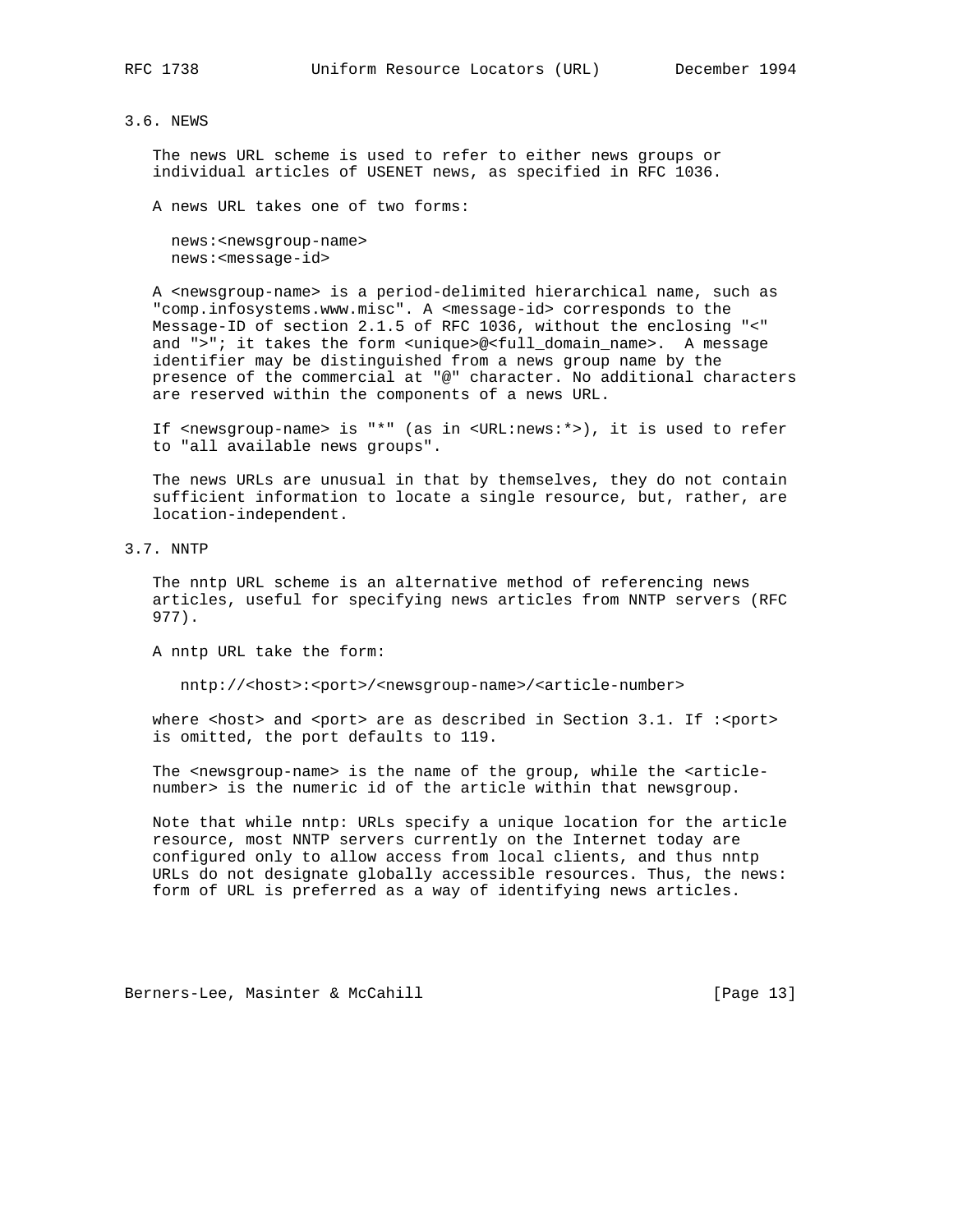# 3.8. TELNET

 The Telnet URL scheme is used to designate interactive services that may be accessed by the Telnet protocol.

A telnet URL takes the form:

telnet://<user>:<password>@<host>:<port>/

 as specified in Section 3.1. The final "/" character may be omitted. If :<port> is omitted, the port defaults to 23. The :<password> can be omitted, as well as the whole <user>:<password> part.

 This URL does not designate a data object, but rather an interactive service. Remote interactive services vary widely in the means by which they allow remote logins; in practice, the <user> and <password> supplied are advisory only: clients accessing a telnet URL merely advise the user of the suggested username and password.

### 3.9. WAIS

 The WAIS URL scheme is used to designate WAIS databases, searches, or individual documents available from a WAIS database. WAIS is described in [7]. The WAIS protocol is described in RFC 1625 [17]; Although the WAIS protocol is based on Z39.50-1988, the WAIS URL scheme is not intended for use with arbitrary Z39.50 services.

A WAIS URL takes one of the following forms:

 wais://<host>:<port>/<database> wais://<host>:<port>/<database>?<search> wais://<host>:<port>/<database>/<wtype>/<wpath>

where <host> and <port> are as described in Section 3.1. If  $:$  <port> is omitted, the port defaults to 210. The first form designates a WAIS database that is available for searching. The second form designates a particular search. <database> is the name of the WAIS database being queried.

 The third form designates a particular document within a WAIS database to be retrieved. In this form <wtype> is the WAIS designation of the type of the object. Many WAIS implementations require that a client know the "type" of an object prior to retrieval, the type being returned along with the internal object identifier in the search response. The <wtype> is included in the URL in order to allow the client interpreting the URL adequate information to actually retrieve the document.

Berners-Lee, Masinter & McCahill [Page 14]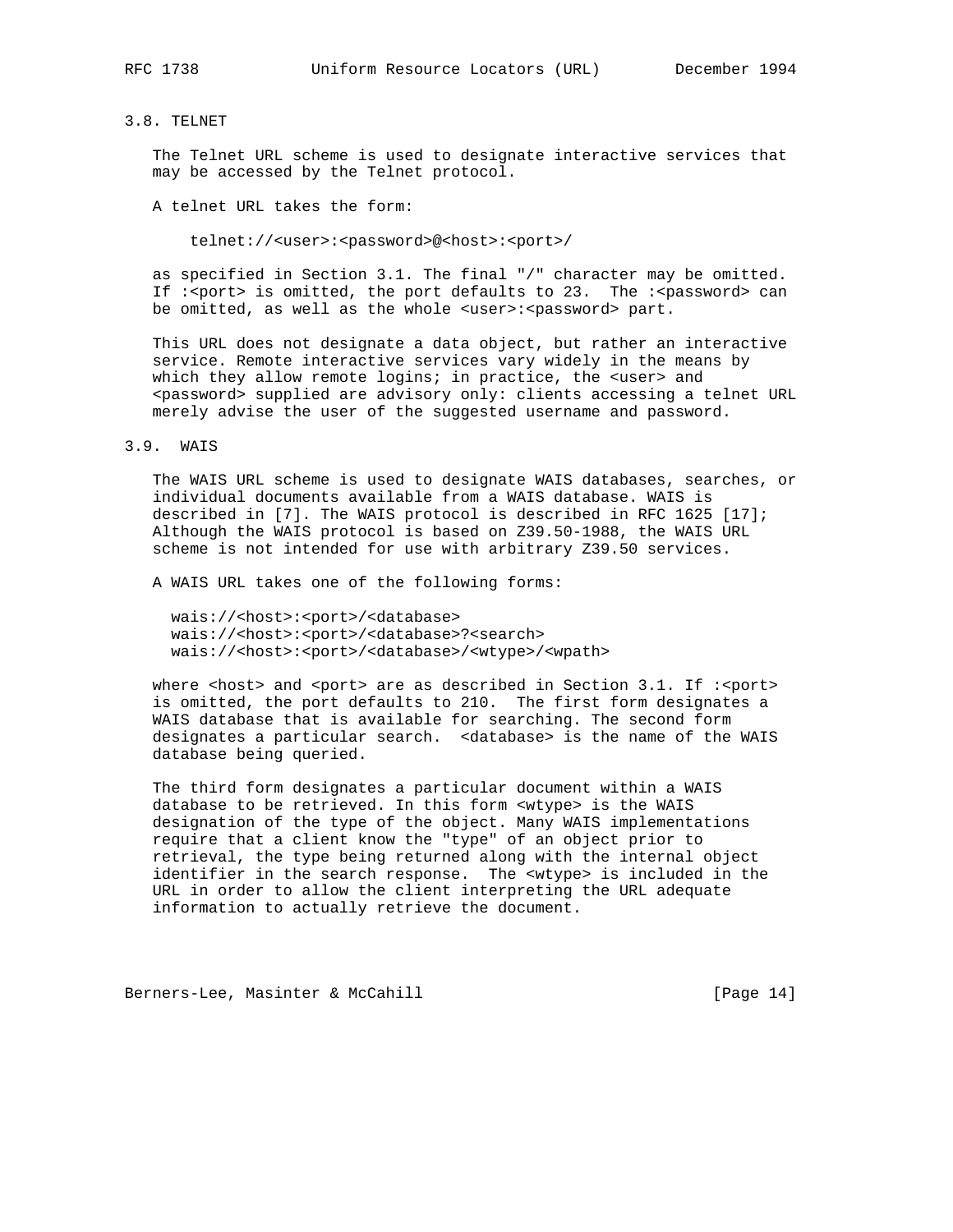The <wpath> of a WAIS URL consists of the WAIS document-id, encoded as necessary using the method described in Section 2.2. The WAIS document-id should be treated opaquely; it may only be decomposed by the server that issued it.

3.10 FILES

 The file URL scheme is used to designate files accessible on a particular host computer. This scheme, unlike most other URL schemes, does not designate a resource that is universally accessible over the Internet.

A file URL takes the form:

file://<host>/<path>

where <host> is the fully qualified domain name of the system on which the <path> is accessible, and <path> is a hierarchical directory path of the form <directory>/<directory>/.../<name>.

For example, a VMS file

DISK\$USER:[MY.NOTES]NOTE123456.TXT

might become

<URL:file://vms.host.edu/disk\$user/my/notes/note12345.txt>

As a special case, < host> can be the string "localhost" or the empty string; this is interpreted as 'the machine from which the URL is being interpreted'.

 The file URL scheme is unusual in that it does not specify an Internet protocol or access method for such files; as such, its utility in network protocols between hosts is limited.

# 3.11 PROSPERO

 The Prospero URL scheme is used to designate resources that are accessed via the Prospero Directory Service. The Prospero protocol is described elsewhere [14].

A prospero URLs takes the form:

prospero://<host>:<port>/<hsoname>;<field>=<value>

where <host> and <port> are as described in Section 3.1. If  $:$  <port> is omitted, the port defaults to 1525. No username or password is

Berners-Lee, Masinter & McCahill [Page 15]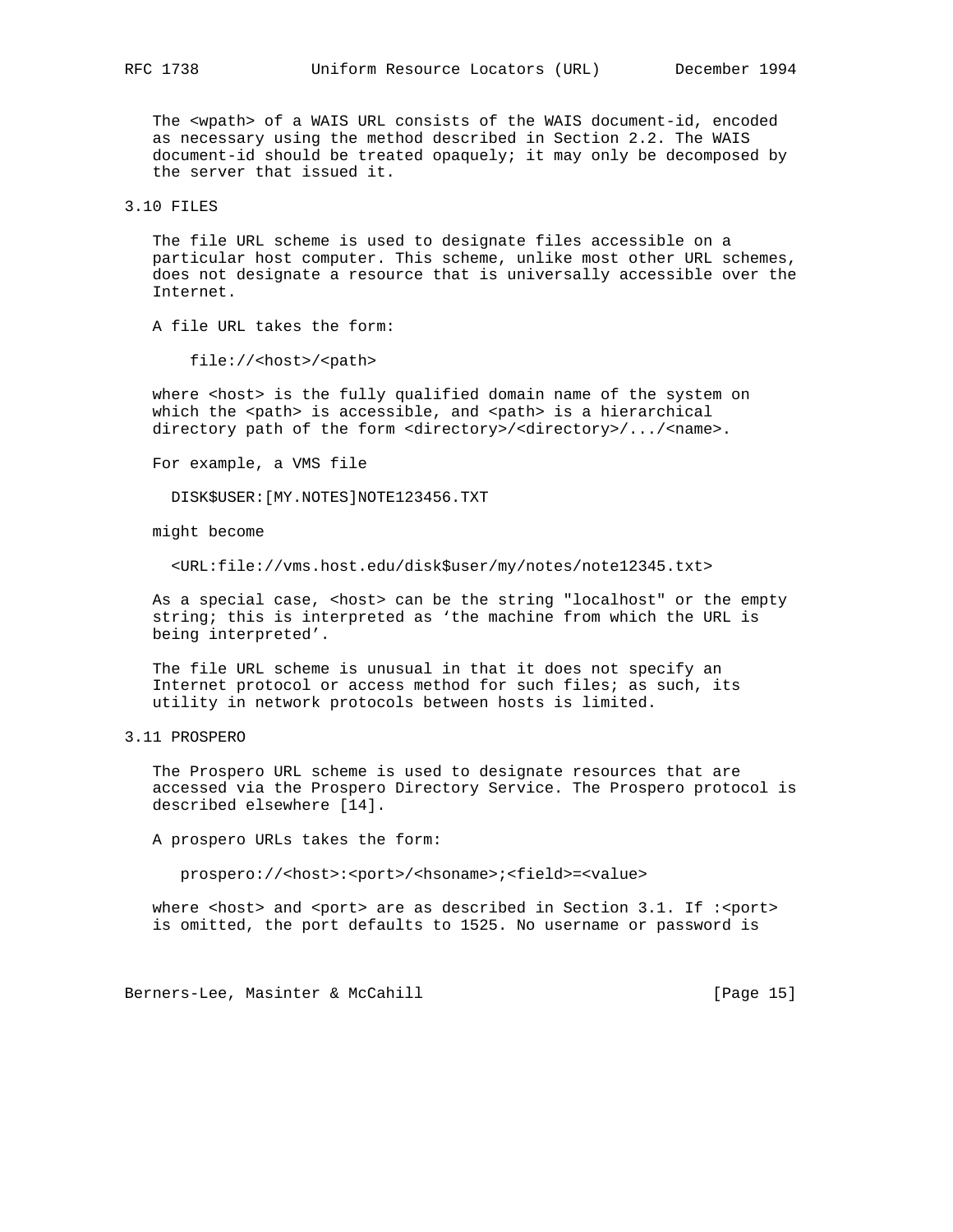allowed.

 The <hsoname> is the host-specific object name in the Prospero protocol, suitably encoded. This name is opaque and interpreted by the Prospero server. The semicolon ";" is reserved and may not appear without quoting in the <hsoname>.

 Prospero URLs are interpreted by contacting a Prospero directory server on the specified host and port to determine appropriate access methods for a resource, which might themselves be represented as different URLs. External Prospero links are represented as URLs of the underlying access method and are not represented as Prospero URLs.

Note that a slash "/" may appear in the <hsoname> without quoting and no significance may be assumed by the application. Though slashes may indicate hierarchical structure on the server, such structure is not guaranteed. Note that many <hsoname>s begin with a slash, in which case the host or port will be followed by a double slash: the slash from the URL syntax, followed by the initial slash from the <hsoname>. (E.g., <URL:prospero://host.dom//pros/name> designates a <hsoname> of "/pros/name".)

 In addition, after the <hsoname>, optional fields and values associated with a Prospero link may be specified as part of the URL. When present, each field/value pair is separated from each other and from the rest of the URL by a ";" (semicolon). The name of the field and its value are separated by a "=" (equal sign). If present, these fields serve to identify the target of the URL. For example, the OBJECT-VERSION field can be specified to identify a specific version of an object.

4. REGISTRATION OF NEW SCHEMES

 A new scheme may be introduced by defining a mapping onto a conforming URL syntax, using a new prefix. URLs for experimental schemes may be used by mutual agreement between parties. Scheme names starting with the characters "x-" are reserved for experimental purposes.

 The Internet Assigned Numbers Authority (IANA) will maintain a registry of URL schemes. Any submission of a new URL scheme must include a definition of an algorithm for accessing of resources within that scheme and the syntax for representing such a scheme.

 URL schemes must have demonstrable utility and operability. One way to provide such a demonstration is via a gateway which provides objects in the new scheme for clients using an existing protocol. If

Berners-Lee, Masinter & McCahill [Page 16]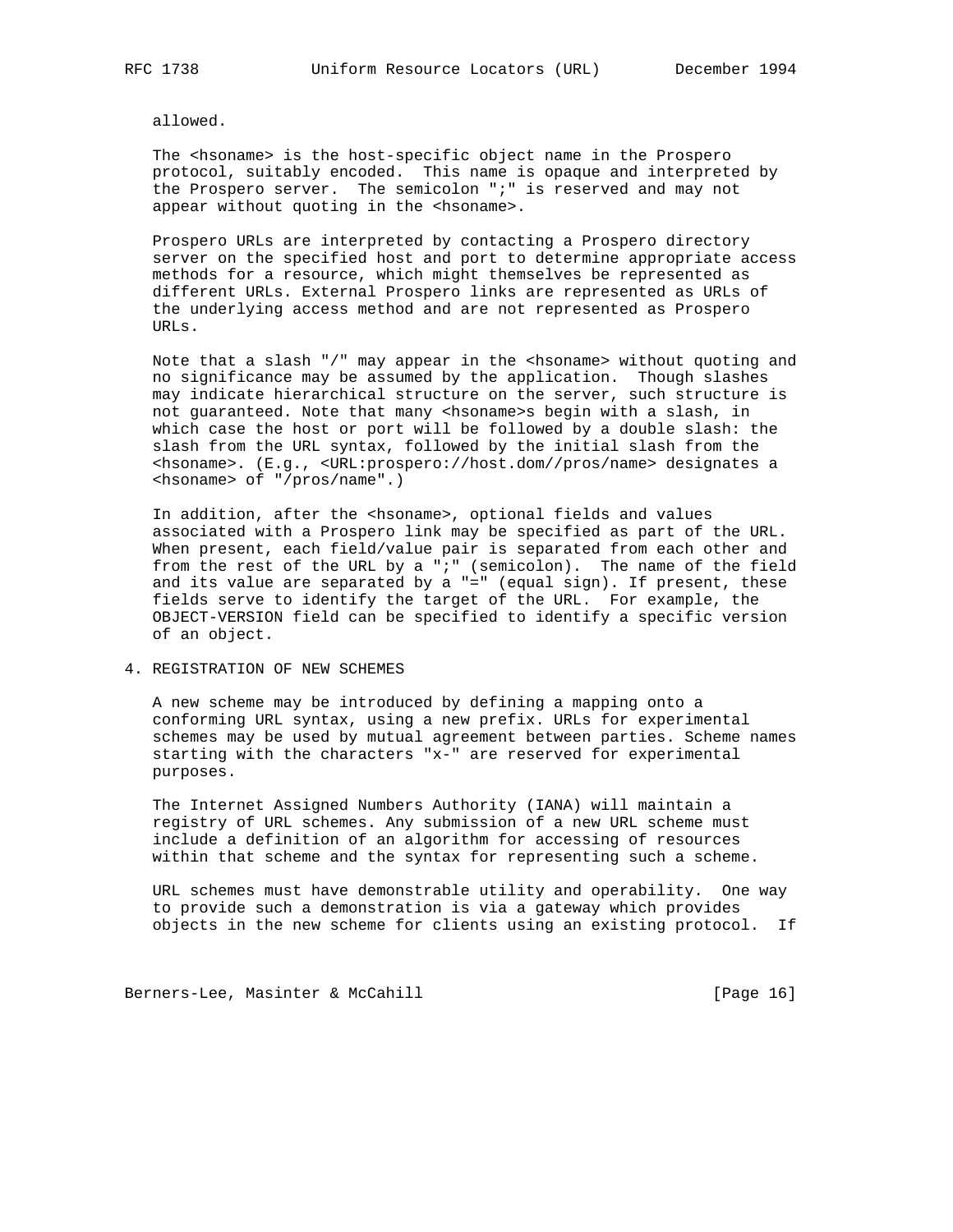the new scheme does not locate resources that are data objects, the properties of names in the new space must be clearly defined.

 New schemes should try to follow the same syntactic conventions of existing schemes, where appropriate. It is likewise recommended that, where a protocol allows for retrieval by URL, that the client software have provision for being configured to use specific gateway locators for indirect access through new naming schemes.

 The following scheme have been proposed at various times, but this document does not define their syntax or use at this time. It is suggested that IANA reserve their scheme names for future definition:

| afs        | Andrew File System global file names.       |
|------------|---------------------------------------------|
| mid        | Message identifiers for electronic mail.    |
| cid        | Content identifiers for MIME body parts.    |
| nfs        | Network File System (NFS) file names.       |
| tn3270     | Interactive 3270 emulation sessions.        |
| mailserver | Access to data available from mail servers. |
| z39.50     | Access to ANSI 239.50 services.             |

5. BNF for specific URL schemes

 This is a BNF-like description of the Uniform Resource Locator syntax, using the conventions of RFC822, except that "|" is used to designate alternatives, and brackets [] are used around optional or repeated elements. Briefly, literals are quoted with "", optional elements are enclosed in [brackets], and elements may be preceded with <n>\* to designate n or more repetitions of the following element; n defaults to 0.

; The generic form of a URL is:

genericurl = scheme ":" schemepart

; Specific predefined schemes are defined here; new schemes ; may be registered with IANA

| url    | $=$ httpurl   ftpurl   newsurl  <br>nntpurl   telneturl   gopherurl  <br>waisurl   mailtourl   fileurl  <br>prosperourl   otherurl |
|--------|------------------------------------------------------------------------------------------------------------------------------------|
|        | ; new schemes follow the general syntax                                                                                            |
| scheme | ; the scheme is in lower case; interpreters should use case-ignore<br>= 1*[ lowalpha   digit   "+"   "-"   "." ]                   |

Berners-Lee, Masinter & McCahill [Page 17]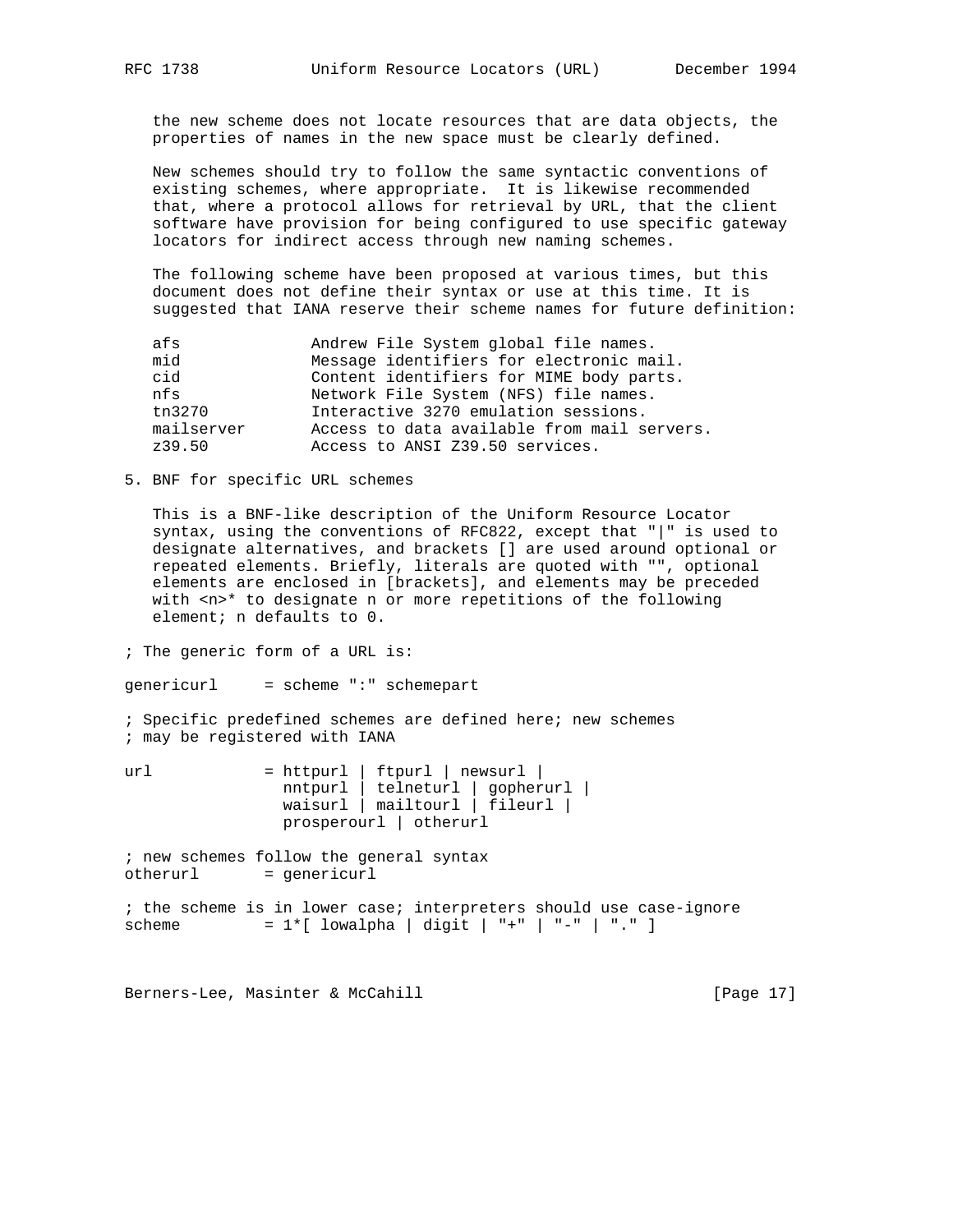```
schemepart = *xchar | ip-schemepart
; URL schemeparts for ip based protocols:
ip-schemepart = "//" login [ "/*" urlpath ]login = [ user [ ":" password ] "@" ] hostport
hostport = host [ ":" port ]
host = hostname | hostnumber
hostname = *[ domainlabel "." ] toplabel
domainlabel = alphadigit | alphadigit *[ alphadigit | "-" ] alphadigit
toplabel = alpha | alpha *[ alphadigit | "-" ] alphadigit
alphadigit = alpha | digit
hostnumber = digits "." digits "." digits "." digits
port = digits
user = *[ uchar | ";" | "?" | "&" | "=" ]
password = *[ uchar | ";" | "?" | "&" | "=" ]
urlpath = *xchar ; depends on protocol see section 3.1
; The predefined schemes:
; FTP (see also RFC959)
ftpurl = "ftp://" login [ "/" fpath [ ";type=" ftptype ]]
fpath = fsegment *[ "/" fsegment ]
fsegment = *[ uchar | "?" | ":" | "@" | "&" | "=" ]
ftptype = "A" | "I" | "D" | "a" | "i" | "d"
; FILE
fileurl = "file://" [ host | "localhost" ] "/" fpath
; HTTP
httpurl = "http://" hostport [ "/" hpath [ "?" search ]]
hpath = hsegment *[ "/" hsegment ]
hsegment = *[ uchar | ";" | ":" | "@" | "&" | "=" ]
search = *[ \text{ uchar} | " ; " | " : " | "@" | "&" | "=" ]; GOPHER (see also RFC1436)
gopherurl = "gopher://" hostport [ / [ gtype [ selector
               [ "%09" search [ "%09" gopher+_string ] ] ] ] ]
gtype = xchars = r = *<i>x</i>chargopher+_string = *xchar
```
RFC 1738 Uniform Resource Locators (URL) December 1994

Berners-Lee, Masinter & McCahill [Page 18]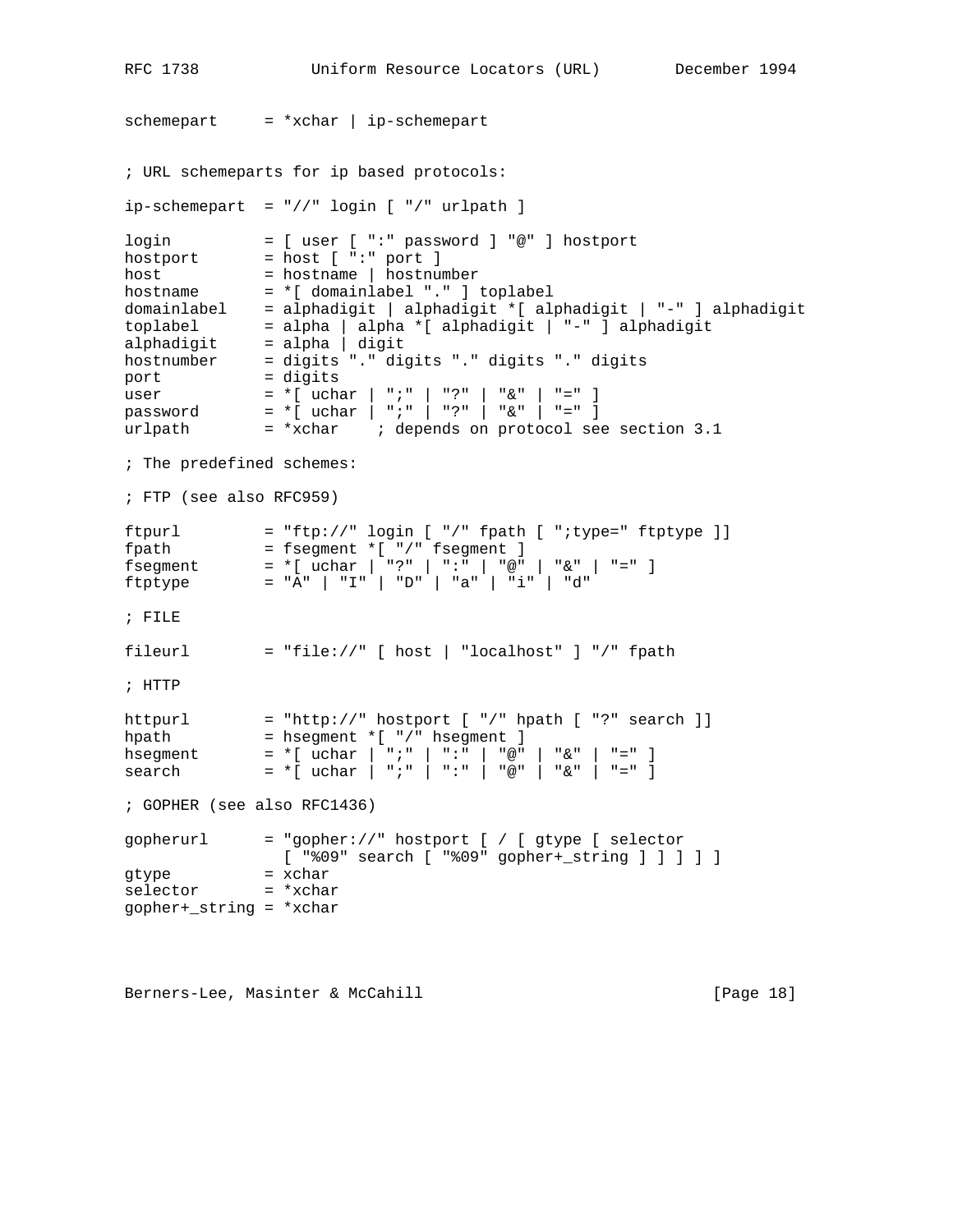```
; MAILTO (see also RFC822)
mailtourl = "mailto:" encoded822addr
encoded822addr = 1*xchar ; further defined in RFC822
; NEWS (see also RFC1036)
newsurl = "news:" grouppart
grouppart = " * " | group | articlegroup = alpha *[ alpha | digit | "-" | "." | "+" | "_" ]
article = 1 * [ \text{ uchar } | " ;" | " /" | " ?" | " :" | " x" | " =" ] " @" host; NNTP (see also RFC977)
nntpurl = "nntp://" hostport "/" group [ "/" digits ]
telneturl = "telnet://" login [ "/" ]; WAIS (see also RFC1625)
```
RFC 1738 Uniform Resource Locators (URL) December 1994

| waisurl      |                                                         | $=$ waisdatabase   waisindex   waisdoc |  |  |  |  |  |  |
|--------------|---------------------------------------------------------|----------------------------------------|--|--|--|--|--|--|
| waisdatabase | $=$ "wais://" hostport "/" database                     |                                        |  |  |  |  |  |  |
| waisindex    | $=$ "wais://" hostport "/" database "?" search          |                                        |  |  |  |  |  |  |
| waisdoc      | $=$ "wais://" hostport "/" database "/" wtype "/" wpath |                                        |  |  |  |  |  |  |
| database     | = *uchar                                                |                                        |  |  |  |  |  |  |
| wtype        | $=$ *uchar                                              |                                        |  |  |  |  |  |  |
| wpath        | = *uchar                                                |                                        |  |  |  |  |  |  |

; PROSPERO

; TELNET

```
prosperourl = "prospero://" hostport "/" ppath *[ fieldspec ]
ppath = psegment *[ "/" psegment ]
psegment = *[ uchar | "?" | ":" | "@" | "&" | "=" ]
fieldspec = ";" fieldname "=" fieldvalue
fieldname = *[ uchar | "?" | ":" | "@" | "&" ]
fieldvalue = *[ uchar | "?" | ":" | "@" | "&" ]
```
; Miscellaneous definitions

| lowalpha | $= "a"$ | "b"                                          | "C"  | "d"                                        | "e" | "f"   | "a"       | "h"   |             |
|----------|---------|----------------------------------------------|------|--------------------------------------------|-----|-------|-----------|-------|-------------|
|          | "i"     | $\blacksquare$ $\blacksquare$ $\blacksquare$ | "k"  | "1"                                        | "m" | "n"   | $"$ O $"$ | "p"   |             |
|          | "a"     | "r"                                          | "s"  | $1$ "t"                                    | "u" | " v " | " w "     | "x"   |             |
|          | " v"    | "Z"                                          |      |                                            |     |       |           |       |             |
| hialpha  | $=$ "A" | "B"                                          | "C"  | "D"                                        | "E" | "F"   | "G"       | "H"   | $H$ $T$ $H$ |
|          | "ர"     | "K"                                          | "L"  | "M"                                        | "N" | "O"   | "P"       | "Q"   | "R"         |
|          | "S"     | "T"                                          | " ט" | $\mathsf{L}$ = $\mathsf{L}$ = $\mathsf{L}$ | "W" | "X"   | "Y"       | " Z " |             |

Berners-Lee, Masinter & McCahill [Page 19]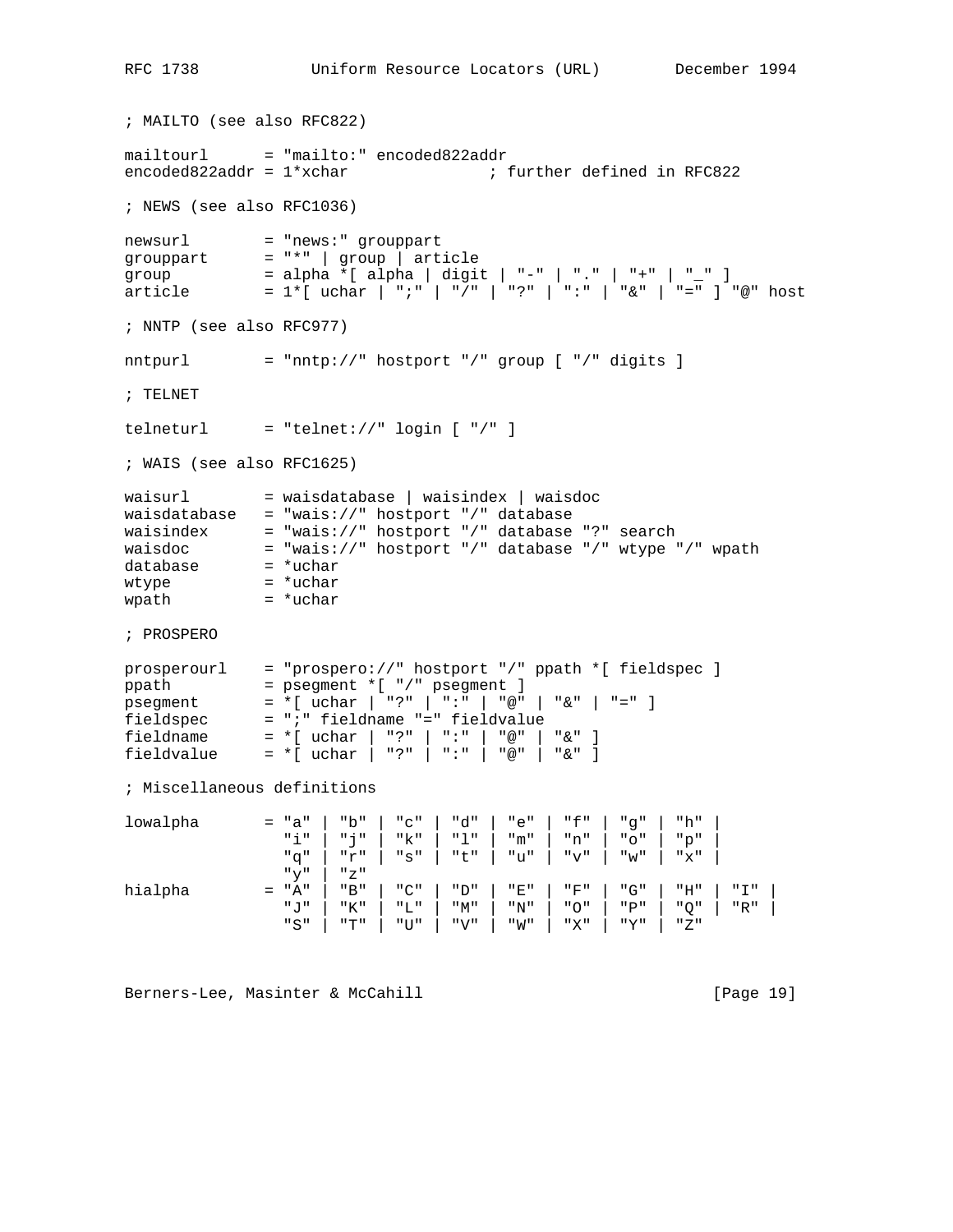| alpha       | = lowalpha   hialpha                                                                                                                                                                                                                                                                                                                                                                                                    |
|-------------|-------------------------------------------------------------------------------------------------------------------------------------------------------------------------------------------------------------------------------------------------------------------------------------------------------------------------------------------------------------------------------------------------------------------------|
| digit       | $= "0"   "1"   "2"   "3"   "4"   "5"   "6"   "7"  $                                                                                                                                                                                                                                                                                                                                                                     |
|             | ייפי   יי <b>8</b> "<br>$=$ $\frac{1}{2}$ $\frac{1}{2}$ $\frac{1}{2}$ $\frac{1}{2}$ $\frac{1}{2}$ $\frac{1}{2}$ $\frac{1}{2}$ $\frac{1}{2}$ $\frac{1}{2}$ $\frac{1}{2}$ $\frac{1}{2}$ $\frac{1}{2}$ $\frac{1}{2}$ $\frac{1}{2}$ $\frac{1}{2}$ $\frac{1}{2}$ $\frac{1}{2}$ $\frac{1}{2}$ $\frac{1}{2}$ $\frac{1}{2}$ $\frac{1}{2}$ $\frac{1}{2$                                                                          |
| safe        |                                                                                                                                                                                                                                                                                                                                                                                                                         |
| extra       | $\mathbf{r} = \begin{bmatrix} 0 & 0 & 0 & 0 \\ 0 & 0 & 0 & 0 \\ 0 & 0 & 0 & 0 \\ 0 & 0 & 0 & 0 \\ 0 & 0 & 0 & 0 \\ 0 & 0 & 0 & 0 \\ 0 & 0 & 0 & 0 \\ 0 & 0 & 0 & 0 \\ 0 & 0 & 0 & 0 \\ 0 & 0 & 0 & 0 \\ 0 & 0 & 0 & 0 & 0 \\ 0 & 0 & 0 & 0 & 0 \\ 0 & 0 & 0 & 0 & 0 \\ 0 & 0 & 0 & 0 & 0 \\ 0 & 0 & 0 & 0 & 0 & 0 \\ 0 & 0 & 0 &$                                                                                       |
| national    | $\mathbb{E} \left[ \begin{array}{c c c c c c} \mathbb{I} & \mathbb{I} & \mathbb{I} & \mathbb{I} & \mathbb{I} & \mathbb{I} & \mathbb{I} & \mathbb{I} & \mathbb{I} & \mathbb{I} & \mathbb{I} & \mathbb{I} & \mathbb{I} & \mathbb{I} & \mathbb{I} & \mathbb{I} & \mathbb{I} & \mathbb{I} & \mathbb{I} & \mathbb{I} & \mathbb{I} & \mathbb{I} & \mathbb{I} & \mathbb{I} & \mathbb{I} & \mathbb{I} & \mathbb{I} & \mathbb{I$ |
| punctuation | $=$ "<"   ">"   "#"   "%"   <">                                                                                                                                                                                                                                                                                                                                                                                         |
| reserved    | $=$ ";" $ $ "/" $ $ "?" $ $ ":" $ $ "@" $ $ "&" $ $ "="                                                                                                                                                                                                                                                                                                                                                                 |
| hex         | = digit   "A"   "B"   "C"   "D"   "E"   "F"                                                                                                                                                                                                                                                                                                                                                                             |
|             | "a"   "b"   "c"   "d"   "e"   "f"                                                                                                                                                                                                                                                                                                                                                                                       |
| escape      | $=$ " $\textdegree$ " hex hex                                                                                                                                                                                                                                                                                                                                                                                           |
| unreserved  | $=$ alpha   digit   safe   extra                                                                                                                                                                                                                                                                                                                                                                                        |
| uchar       | = unreserved   escape                                                                                                                                                                                                                                                                                                                                                                                                   |
| xchar       | $=$ unreserved   reserved   escape                                                                                                                                                                                                                                                                                                                                                                                      |
| digits      | $= 1*digit$                                                                                                                                                                                                                                                                                                                                                                                                             |
|             |                                                                                                                                                                                                                                                                                                                                                                                                                         |

6. Security Considerations

 The URL scheme does not in itself pose a security threat. Users should beware that there is no general guarantee that a URL which at one time points to a given object continues to do so, and does not even at some later time point to a different object due to the movement of objects on servers.

 A URL-related security threat is that it is sometimes possible to construct a URL such that an attempt to perform a harmless idempotent operation such as the retrieval of the object will in fact cause a possibly damaging remote operation to occur. The unsafe URL is typically constructed by specifying a port number other than that reserved for the network protocol in question. The client unwittingly contacts a server which is in fact running a different protocol. The content of the URL contains instructions which when interpreted according to this other protocol cause an unexpected operation. An example has been the use of gopher URLs to cause a rude message to be sent via a SMTP server. Caution should be used when using any URL which specifies a port number other than the default for the protocol, especially when it is a number within the reserved space.

 Care should be taken when URLs contain embedded encoded delimiters for a given protocol (for example, CR and LF characters for telnet protocols) that these are not unencoded before transmission. This would violate the protocol but could be used to simulate an extra operation or parameter, again causing an unexpected and possible harmful remote operation to be performed.

Berners-Lee, Masinter & McCahill [Page 20]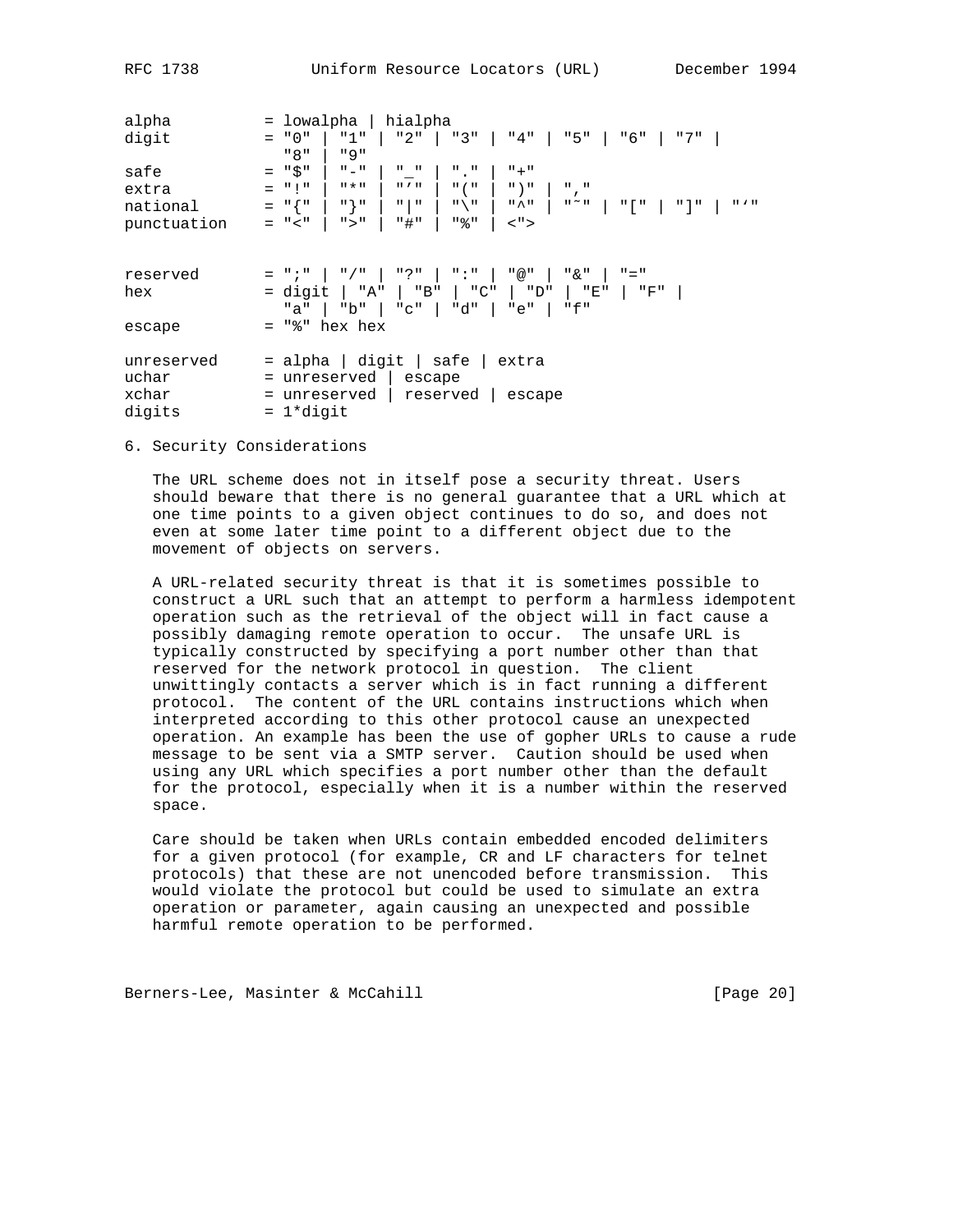The use of URLs containing passwords that should be secret is clearly unwise.

7. Acknowledgements

 This paper builds on the basic WWW design (RFC 1630) and much discussion of these issues by many people on the network. The discussion was particularly stimulated by articles by Clifford Lynch, Brewster Kahle [10] and Wengyik Yeong [18]. Contributions from John Curran, Clifford Neuman, Ed Vielmetti and later the IETF URL BOF and URI working group were incorporated.

 Most recently, careful readings and comments by Dan Connolly, Ned Freed, Roy Fielding, Guido van Rossum, Michael Dolan, Bert Bos, John Kunze, Olle Jarnefors, Peter Svanberg and many others have helped refine this RFC.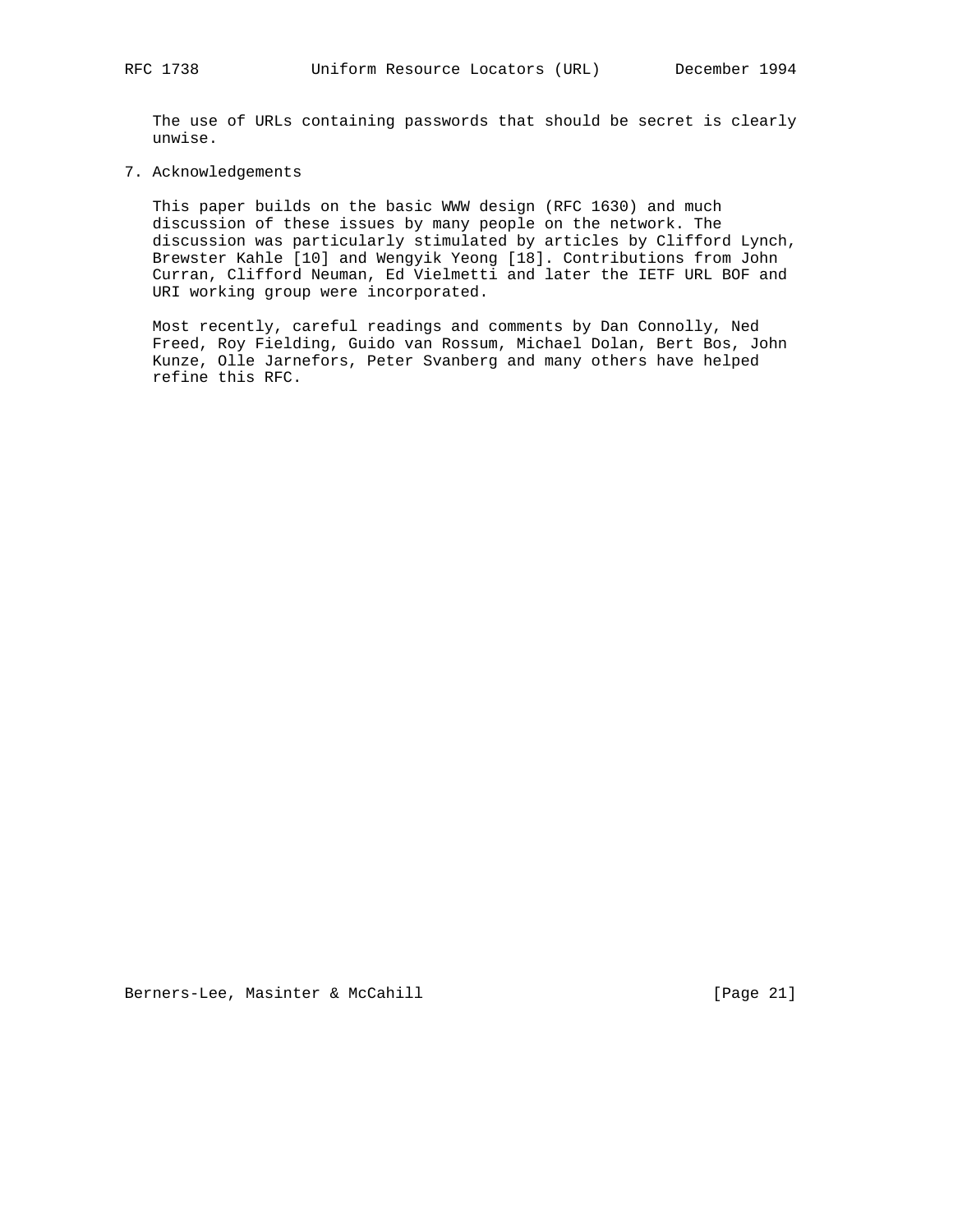APPENDIX: Recommendations for URLs in Context

 URIs, including URLs, are intended to be transmitted through protocols which provide a context for their interpretation.

 In some cases, it will be necessary to distinguish URLs from other possible data structures in a syntactic structure. In this case, is recommended that URLs be preceeded with a prefix consisting of the characters "URL:". For example, this prefix may be used to distinguish URLs from other kinds of URIs.

 In addition, there are many occasions when URLs are included in other kinds of text; examples include electronic mail, USENET news messages, or printed on paper. In such cases, it is convenient to have a separate syntactic wrapper that delimits the URL and separates it from the rest of the text, and in particular from punctuation marks that might be mistaken for part of the URL. For this purpose, is recommended that angle brackets ("<" and ">"), along with the prefix "URL:", be used to delimit the boundaries of the URL. This wrapper does not form part of the URL and should not be used in contexts in which delimiters are already specified.

 In the case where a fragment/anchor identifier is associated with a URL (following a "#"), the identifier would be placed within the brackets as well.

 In some cases, extra whitespace (spaces, linebreaks, tabs, etc.) may need to be added to break long URLs across lines. The whitespace should be ignored when extracting the URL.

 No whitespace should be introduced after a hyphen ("-") character. Because some typesetters and printers may (erroneously) introduce a hyphen at the end of line when breaking a line, the interpreter of a URL containing a line break immediately after a hyphen should ignore all unencoded whitespace around the line break, and should be aware that the hyphen may or may not actually be part of the URL.

Examples:

Yes, Jim, I found it under <URL:ftp://info.cern.ch/pub/www/doc; type=d> but you can probably pick it up from <URL:ftp://ds.in ternic.net/rfc>. Note the warning in <URL:http://ds.internic. net/instructions/overview.html#WARNING>.

Berners-Lee, Masinter & McCahill [Page 22]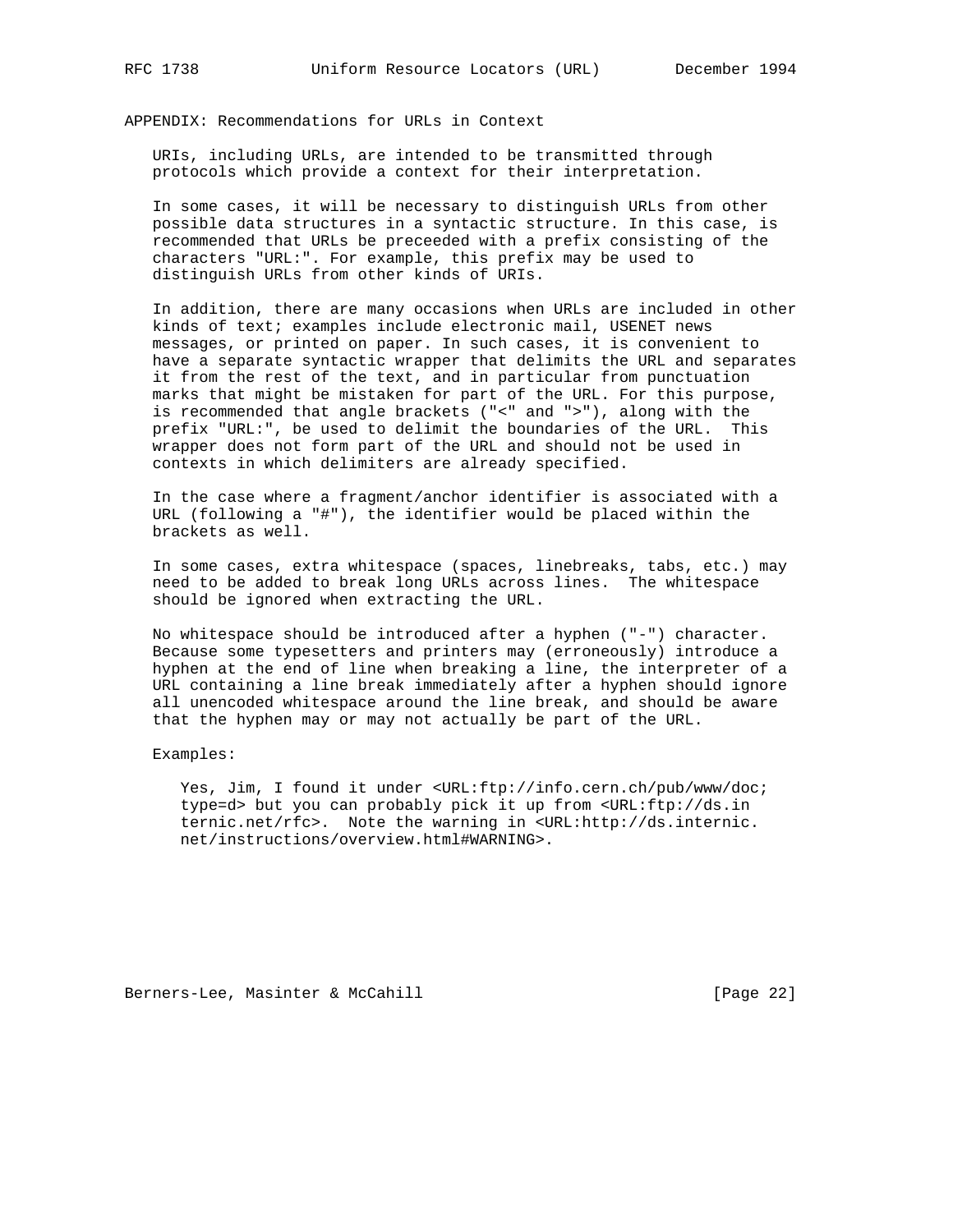# References

- [1] Anklesaria, F., McCahill, M., Lindner, P., Johnson, D., Torrey, D., and B. Alberti, "The Internet Gopher Protocol (a distributed document search and retrieval protocol)", RFC 1436, University of Minnesota, March 1993. <URL:ftp://ds.internic.net/rfc/rfc1436.txt;type=a>
- [2] Anklesaria, F., Lindner, P., McCahill, M., Torrey, D., Johnson, D., and B. Alberti, "Gopher+: Upward compatible enhancements to the Internet Gopher protocol", University of Minnesota, July 1993. <URL:ftp://boombox.micro.umn.edu/pub/gopher/gopher\_protocol /Gopher+/Gopher+.txt>
- [3] Berners-Lee, T., "Universal Resource Identifiers in WWW: A Unifying Syntax for the Expression of Names and Addresses of Objects on the Network as used in the World-Wide Web", RFC 1630, CERN, June 1994. <URL:ftp://ds.internic.net/rfc/rfc1630.txt>
- [4] Berners-Lee, T., "Hypertext Transfer Protocol (HTTP)", CERN, November 1993. <URL:ftp://info.cern.ch/pub/www/doc/http-spec.txt.Z>
- [5] Braden, R., Editor, "Requirements for Internet Hosts -- Application and Support", STD 3, RFC 1123, IETF, October 1989. <URL:ftp://ds.internic.net/rfc/rfc1123.txt>
- [6] Crocker, D. "Standard for the Format of ARPA Internet Text Messages", STD 11, RFC 822, UDEL, April 1982. <URL:ftp://ds.internic.net/rfc/rfc822.txt>
- [7] Davis, F., Kahle, B., Morris, H., Salem, J., Shen, T., Wang, R., Sui, J., and M. Grinbaum, "WAIS Interface Protocol Prototype Functional Specification", (v1.5), Thinking Machines Corporation, April 1990. <URL:ftp://quake.think.com/pub/wais/doc/protspec.txt>
- [8] Horton, M. and R. Adams, "Standard For Interchange of USENET Messages", RFC 1036, AT&T Bell Laboratories, Center for Seismic Studies, December 1987. <URL:ftp://ds.internic.net/rfc/rfc1036.txt>
- [9] Huitema, C., "Naming: Strategies and Techniques", Computer Networks and ISDN Systems 23 (1991) 107-110.

Berners-Lee, Masinter & McCahill [Page 23]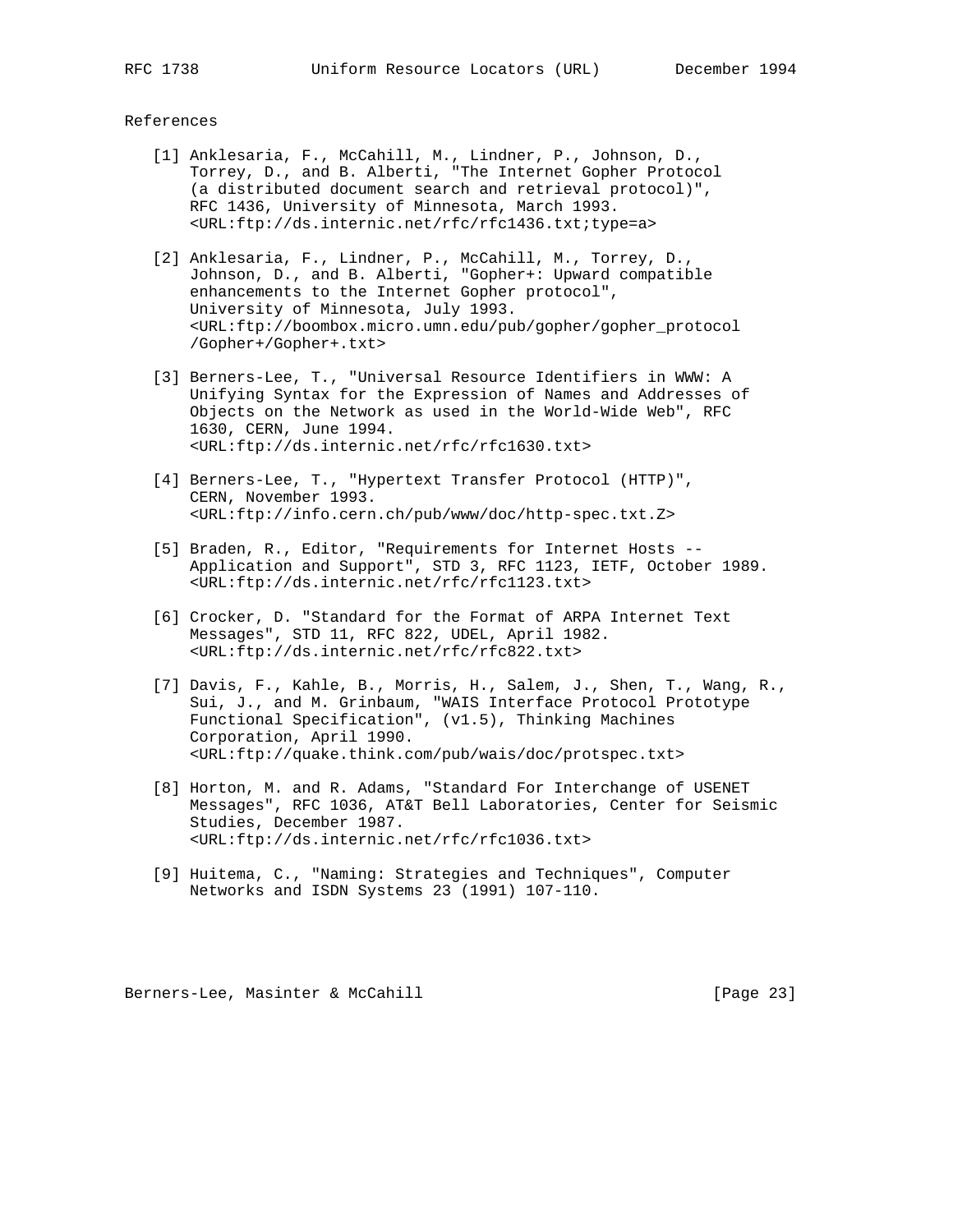- [10] Kahle, B., "Document Identifiers, or International Standard Book Numbers for the Electronic Age", 1991. <URL:ftp://quake.think.com/pub/wais/doc/doc-ids.txt>
- [11] Kantor, B. and P. Lapsley, "Network News Transfer Protocol: A Proposed Standard for the Stream-Based Transmission of News", RFC 977, UC San Diego & UC Berkeley, February 1986. <URL:ftp://ds.internic.net/rfc/rfc977.txt>
- [12] Kunze, J., "Functional Requirements for Internet Resource Locators", Work in Progress, December 1994. <URL:ftp://ds.internic.net/internet-drafts /draft-ietf-uri-irl-fun-req-02.txt>
- [13] Mockapetris, P., "Domain Names Concepts and Facilities", STD 13, RFC 1034, USC/Information Sciences Institute, November 1987. <URL:ftp://ds.internic.net/rfc/rfc1034.txt>
- [14] Neuman, B., and S. Augart, "The Prospero Protocol", USC/Information Sciences Institute, June 1993. <URL:ftp://prospero.isi.edu/pub/prospero/doc /prospero-protocol.PS.Z>
- [15] Postel, J. and J. Reynolds, "File Transfer Protocol (FTP)", STD 9, RFC 959, USC/Information Sciences Institute, October 1985. <URL:ftp://ds.internic.net/rfc/rfc959.txt>
- [16] Sollins, K. and L. Masinter, "Functional Requirements for Uniform Resource Names", RFC 1737, MIT/LCS, Xerox Corporation, December 1994. <URL:ftp://ds.internic.net/rfc/rfc1737.txt>
- [17] St. Pierre, M, Fullton, J., Gamiel, K., Goldman, J., Kahle, B., Kunze, J., Morris, H., and F. Schiettecatte, "WAIS over Z39.50-1988", RFC 1625, WAIS, Inc., CNIDR, Thinking Machines Corp., UC Berkeley, FS Consulting, June 1994. <URL:ftp://ds.internic.net/rfc/rfc1625.txt>
- [18] Yeong, W. "Towards Networked Information Retrieval", Technical report 91-06-25-01, Performance Systems International, Inc. <URL:ftp://uu.psi.com/wp/nir.txt>, June 1991.
- [19] Yeong, W., "Representing Public Archives in the Directory", Work in Progress, November 1991.

Berners-Lee, Masinter & McCahill [Page 24]